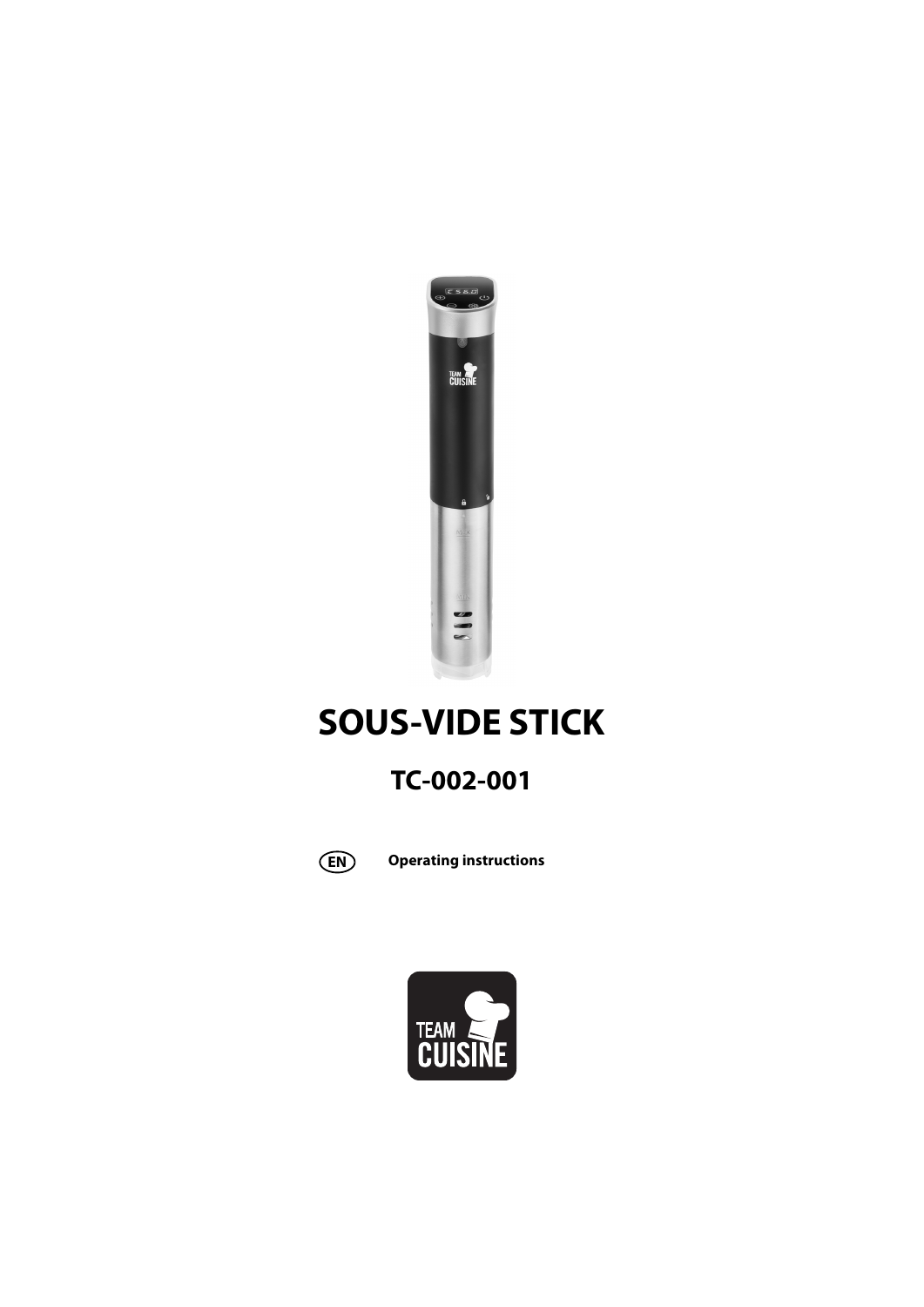

# **Contents**

| 1. |     |  |  |
|----|-----|--|--|
| 2. |     |  |  |
| 3. |     |  |  |
| 4. |     |  |  |
| 5. |     |  |  |
|    | 5.1 |  |  |
|    | 5.2 |  |  |
|    | 5.3 |  |  |
|    | 5.4 |  |  |
|    | 5.5 |  |  |
| 6. |     |  |  |
|    | 6.1 |  |  |
|    | 6.2 |  |  |
|    | 6.3 |  |  |
|    | 6.4 |  |  |
| 7. |     |  |  |
|    | 7.1 |  |  |
|    | 7.2 |  |  |
|    | 7.3 |  |  |
|    | 7.4 |  |  |
| 8. |     |  |  |
|    | 8.1 |  |  |
|    | 8.2 |  |  |
|    | 8.3 |  |  |
| 9. |     |  |  |
|    | 9.1 |  |  |
|    | 9.2 |  |  |
|    | 9.3 |  |  |
|    | 9.4 |  |  |
|    |     |  |  |
|    |     |  |  |
|    |     |  |  |
|    |     |  |  |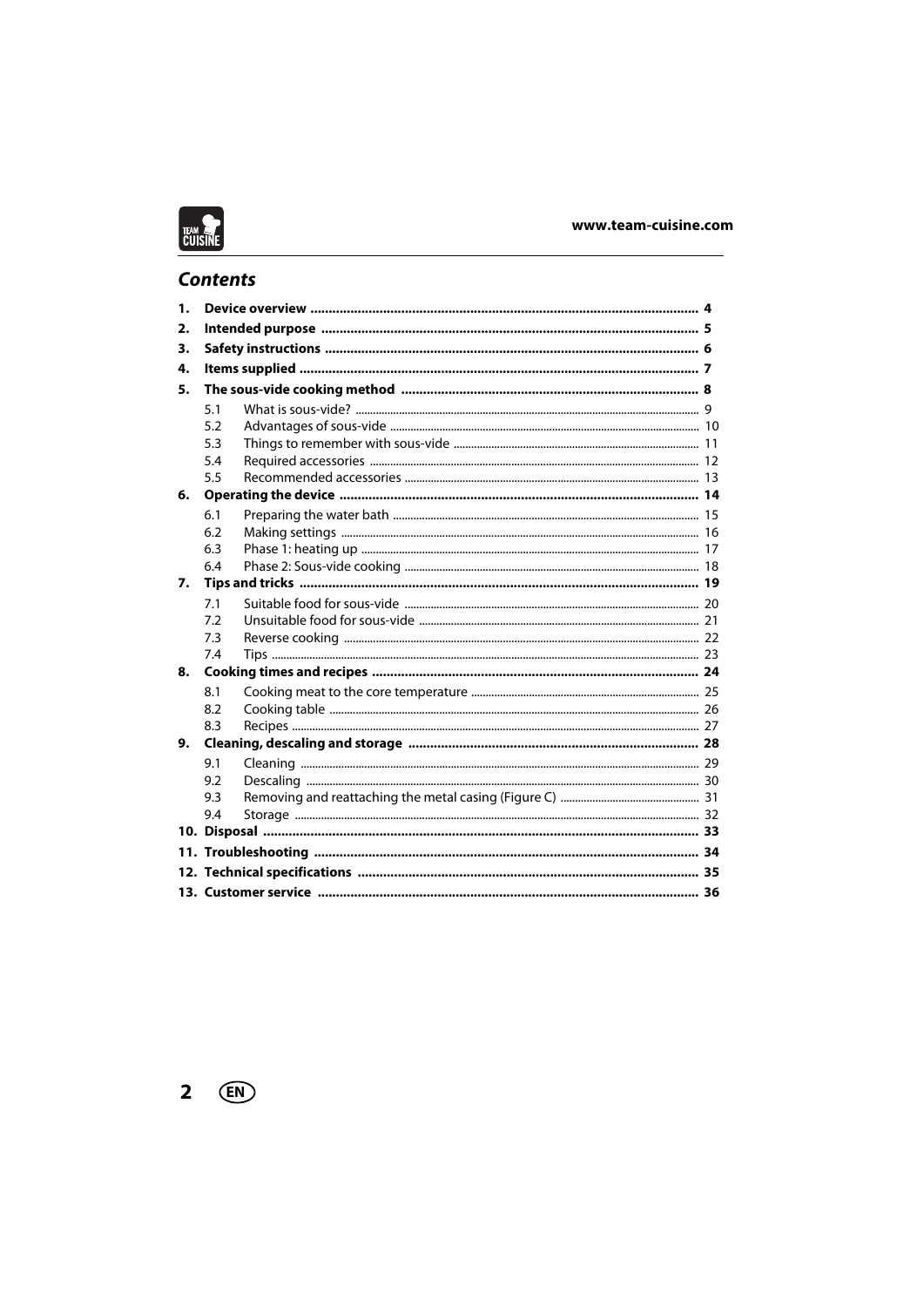

# *Thank you for your trust!*

Congratulations on your new sous-vide stick.

For safe handling of the product and in order to get to know the entire scope of features:

- **Thoroughly read these user instructions prior to initial use.**
- **Above all, observe the safety instructions!**
- **The device should only be used as described in these user instructions.**
- **Keep these user instructions for information purposes.**
- **If you pass the device on to someone else, please include this copy of the user instructions. The user instructions are a component of the product.**

We hope you enjoy using your new sous-vide stick!

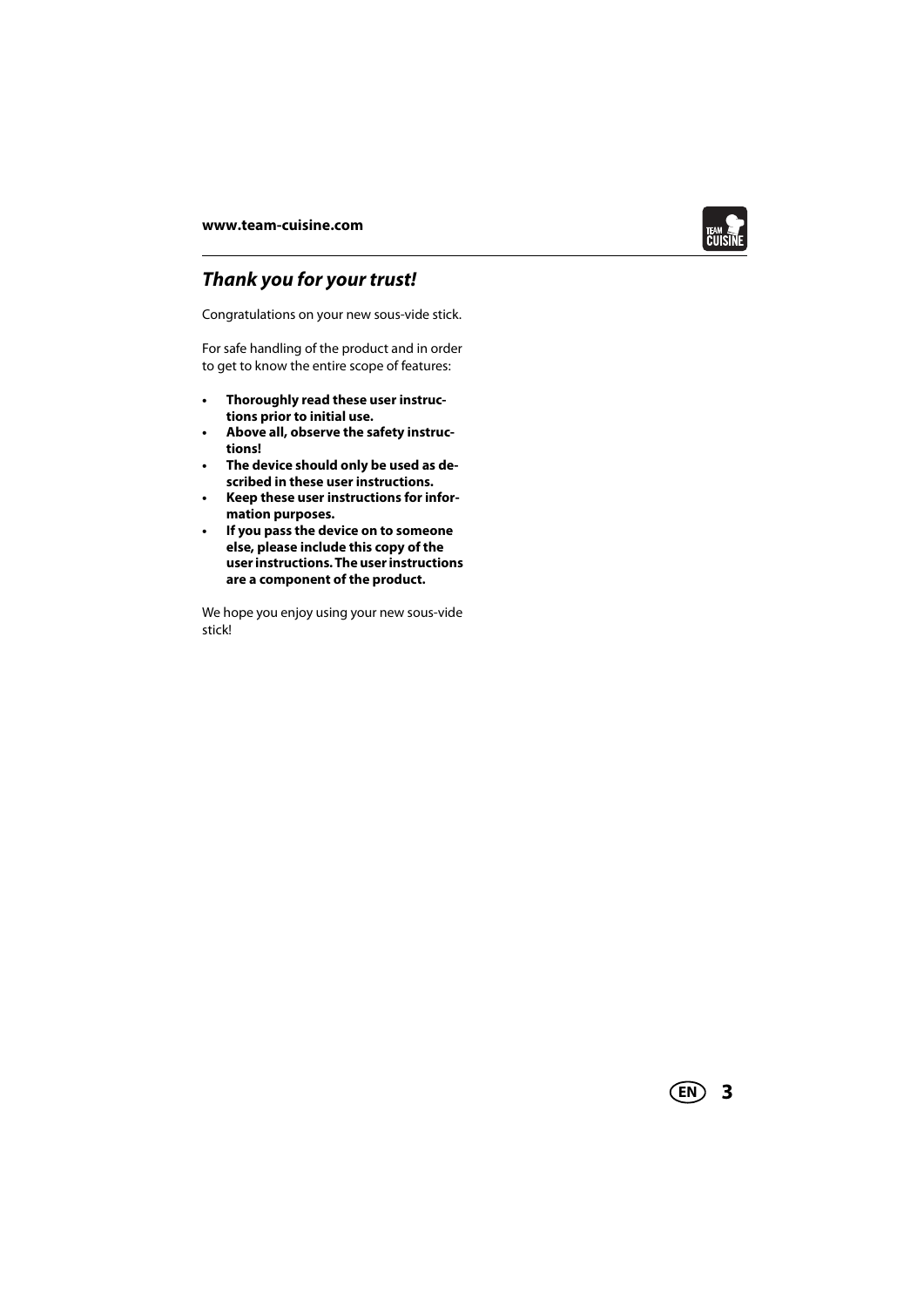

## **1. Device overview**







 $\overline{4}$   $\overline{2}$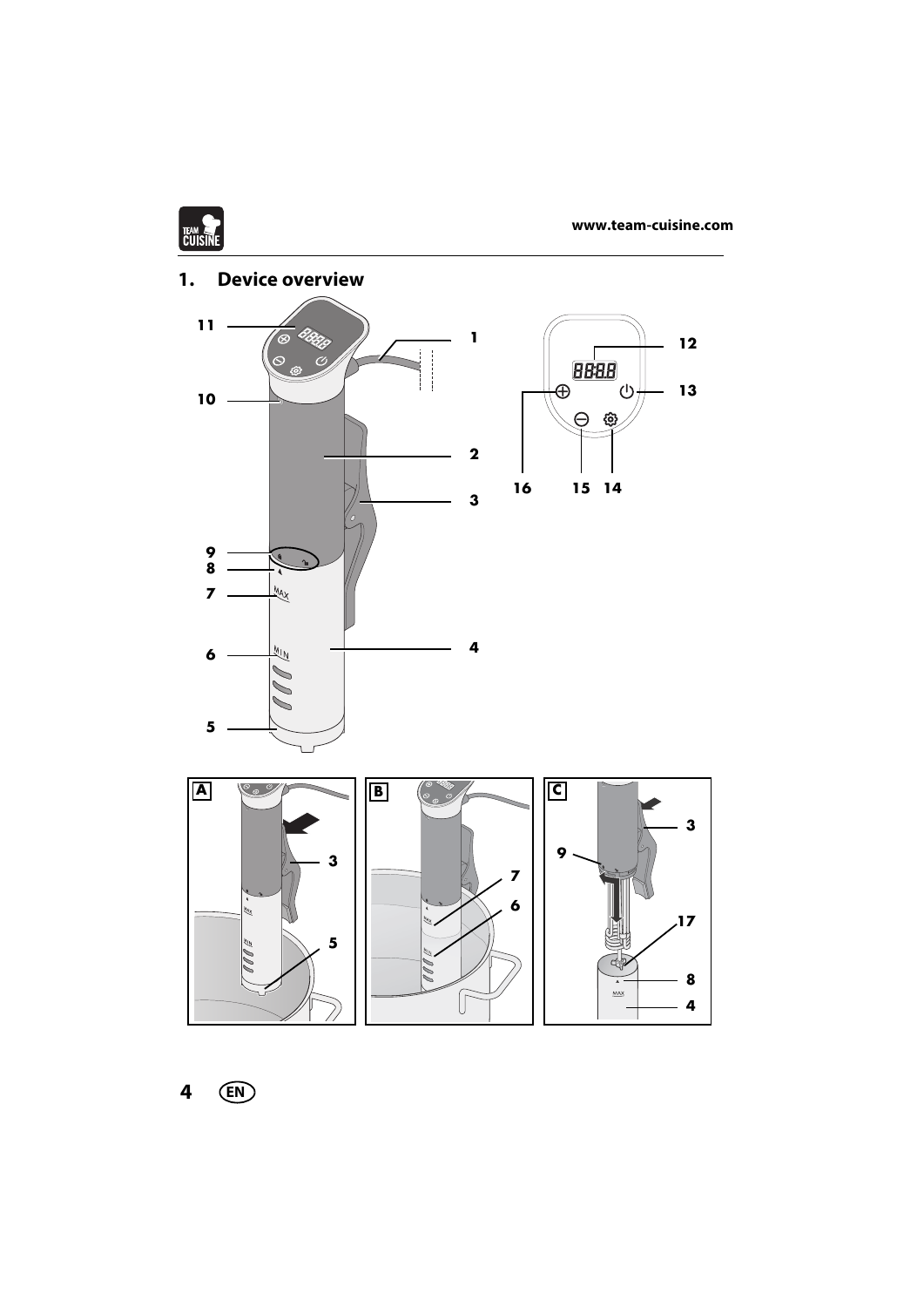#### **www.team-cuisine.com**



| 1                                           |                                        | Power cable with mains plug                                                     |  |
|---------------------------------------------|----------------------------------------|---------------------------------------------------------------------------------|--|
|                                             |                                        | Base unit                                                                       |  |
| $\overline{\mathbf{2}}$                     |                                        |                                                                                 |  |
| 3                                           |                                        | Clamp                                                                           |  |
| Metal casing<br>4                           |                                        |                                                                                 |  |
| Plastic foot<br>5                           |                                        |                                                                                 |  |
| Marking for minimum water level<br>6<br>MIN |                                        |                                                                                 |  |
| 7                                           | MAX<br>Marking for maximum water level |                                                                                 |  |
| 8                                           |                                        | Arrow marking (for metal casing)                                                |  |
| 9                                           |                                        | Lock symbols (for metal casing)                                                 |  |
| 10                                          |                                        | IFD:                                                                            |  |
|                                             |                                        | - is lit red: standby                                                           |  |
|                                             |                                        | - is lit blue: program phase 1: device is heating up to set temperature         |  |
|                                             |                                        | - flashes blue: program phase 2: set time is running with set temperature being |  |
|                                             |                                        | maintained                                                                      |  |
| 11                                          |                                        | Control elements                                                                |  |
| 12                                          |                                        | Display                                                                         |  |
| 13                                          | $\langle$ <sup>1</sup>                 | Switch on / Start program                                                       |  |
|                                             |                                        | Keep pressed for approx. 3 seconds: stop program and switch to standby          |  |
| 14                                          | ତ୍ର:                                   | Keep pressed for approx. 3 seconds: open setting mode                           |  |
|                                             |                                        | Press briefly: switch between settings: temperature, hours, minutes             |  |
| 15                                          | Θ                                      | In setting mode: decrease values                                                |  |
| 16                                          | ⊕                                      | In setting mode: increase values                                                |  |
| 17                                          |                                        | Propeller (Figure C)                                                            |  |

### **2. Intended purpose**

Use the device exclusively for heating and maintaining the controlled temperature of a water bath for purposes of sous-vide cooking. The device is designed for private home use and must not be used for commercial purposes.

The device must only be used indoors.

### *Foreseeable misuse*

#### **WARNING! Risk of material damage!**

- $•$  Use the sous-vide stick exclusively for heating tap water. The device is not suitable for other liquids.
- $\odot$  All food must be placed into the water bath vacuum-packed in a heat-resistant plastic bag. The food must never be placed directly into the water bath.

**NOTE:** a vacuum-sealing device is not included with the items supplied.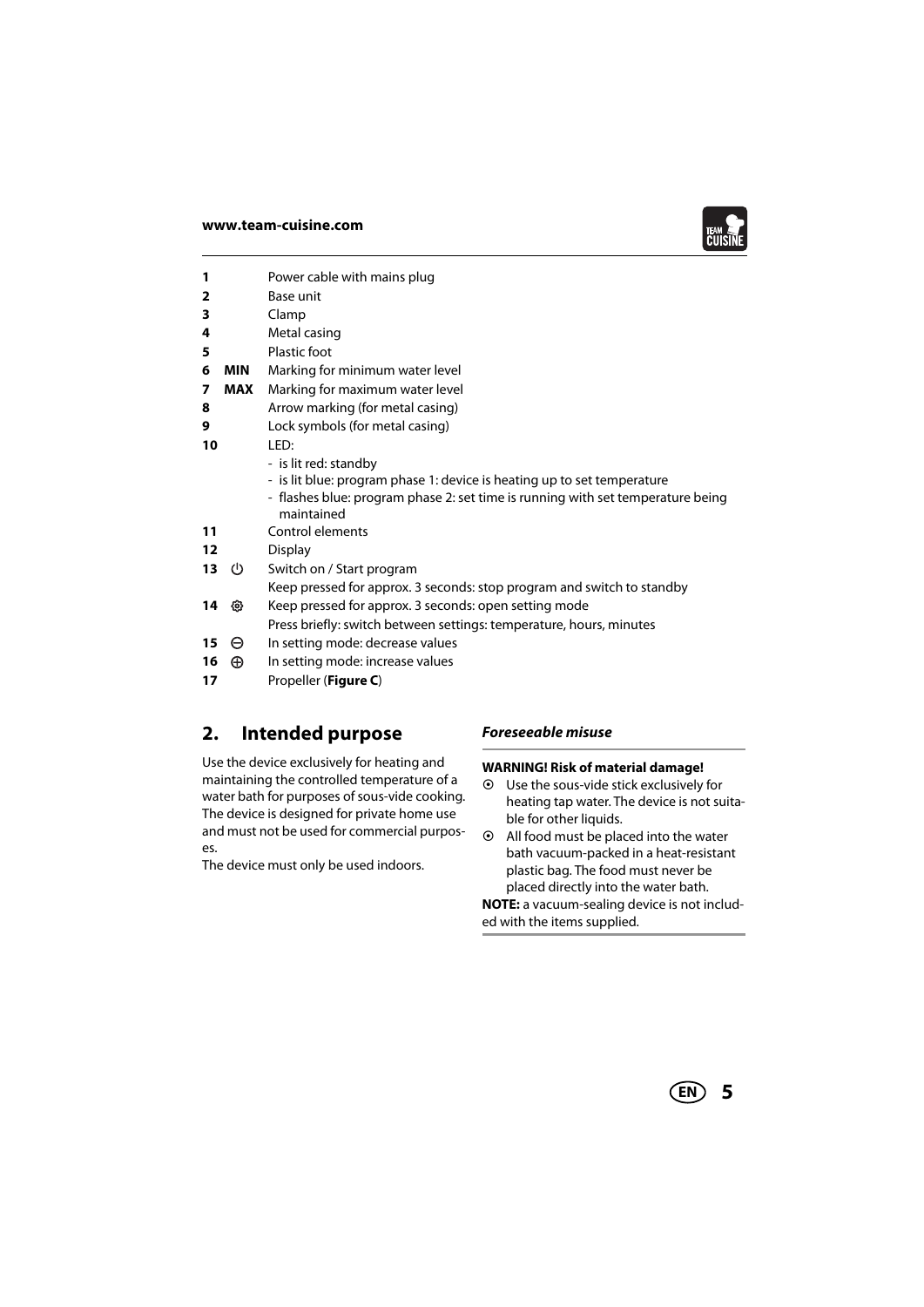

# **3. Safety instructions**

### *Warnings*

If necessary, the following warnings will be used in these user instructions:



**DANGER!** High risk: failure to observe this warning may result in injury to life and limb.

**WARNING!** Moderate risk: failure to observe this warning may result in injury or serious material damage.

**CAUTION:** low risk: failure to observe this warning may result in minor injury or material damage.

**NOTE:** circumstances and specifics that must be observed when handling the device.

# *Instructions for safe operation*

- $\odot$  This device can be used by children from the age of 8 and people with restricted physical, sensory or intellectual abilities or people without adequate experience and/or understanding, if they are supervised or instructed on how to use this device safely and if they are aware of the resulting dangers. Children must not play with the device. Cleaning and user maintenance must not be performed by unsupervised children unless they are older than 8 years and supervised.
- $\odot$  Children under the age of 8 must be kept away from the device and the power cable.
- $\odot$  The sous-vide stick must be attached to a stable pot using the clamp, such that it cannot fall into the water.
- $\odot$  The volume of the pot for the water bath must be approx. 6 to 15 litres.
- ~ The pot must be standing on a stable, vibration-free, level work surface.
- $\odot$  The sous-vide stick must be immersed in water at least up to the **MIN** marking, and not beyond the **MAX** marking.
- $\odot$  Do not insert the mains plug into a wall socket until the sous-vide stick is securely attached, and the water level is between the **MIN**  and **MAX** markings.
- $\odot$  Pull out the mains plug before removing the sous-vide stick from the water.
- $\odot$  The heating element still remains hot after the mains plug is pulled out. Do not touch the hot metal casing of the device! Do not place the hot device on flammable or heat-sensitive surfaces (e.g. plastic).

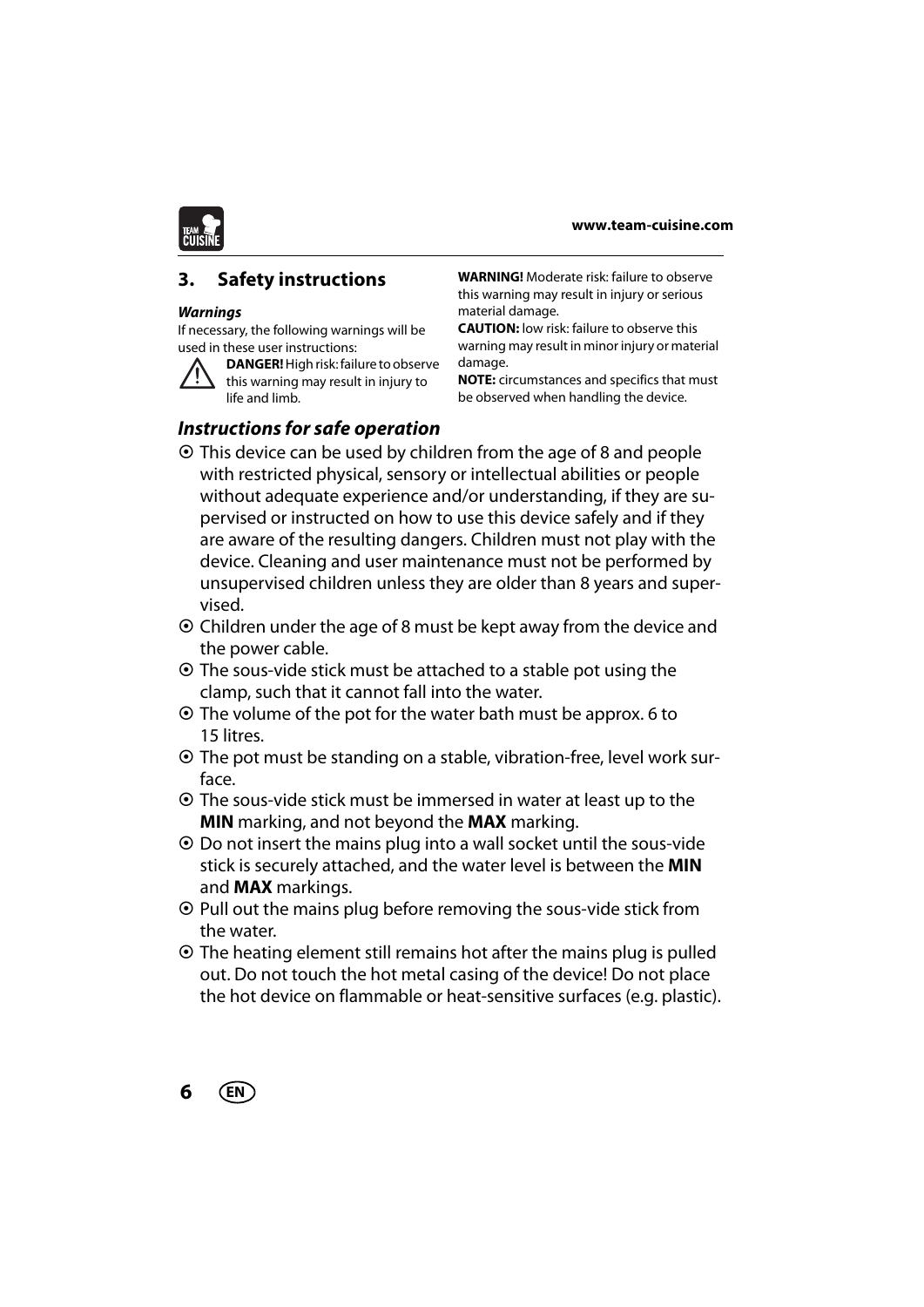

- $\odot$  If the mains power cable of this device should become damaged, it must be replaced by the manufacturer, the manufacturer's customer service department or a similarly qualified specialist, in order to avoid any hazards.
- $\odot$  The base unit, the mains power cable and the mains plug must not be immersed in water or any other liquids.
- ~ If liquid gets into the device above the **MAX** marking, pull out the mains plug immediately. Have the device checked before reusing.
- ~ Do not use any abrasive or corrosive cleaning agents.
- $\odot$  This device is not intended to be operated using an external timer clock or a separate remote control system.

# *DANGER for children*

- ~ Risk of death through severe burns! Never lay the power cable such that children can pull down the device and the water bath.
- $\odot$  Packing materials are not children's toys. Children should not be allowed to play with the plastic bags. There is a risk of suffocation.
- $\odot$  Keep the device out of the reach of children.

#### *DANGER to and from pets and livestock*

~ Electrical devices can represent danger to pets and livestock. In addition, animals can also cause damage to the device. For this reason you should keep animals away from electrical devices at all times.

### *DANGER! Risk of electric shock due to moisture*

 $\odot$  Never touch the device with wet hands.

# *DANGER! Risk of electric shock*

 $\odot$  Do not use the device if the device or the mains power cable has any visible damage, or if the device has previously been dropped.

- $\odot$  Only connect the mains plug to a properly installed and easily accessible earthed wall socket whose voltage corresponds to the specifications on the rating plate. The wall socket must continue to be easily accessible after the device is plugged in.
- ~ Ensure that the mains power cable cannot be damaged by sharp edges or hot points.
- $•$  When using the device, ensure that the mains power cable cannot be trapped or crushed.
- $\odot$  Even after it has been switched off, the device has not been completely disconnected from the mains. In order to fully disconnect it, pull out the mains plug.
- $\odot$  When removing the mains plug from the wall socket, always pull the plug and never the cable.
- $\odot$  Disconnect the mains plug from the wall socket.
	- …if there is a fault,
	- …when you are not using the device,
	- …before you clean the device and
	- …during thunderstorms.
- ~ To avoid any risk, do not make modifications to the product.

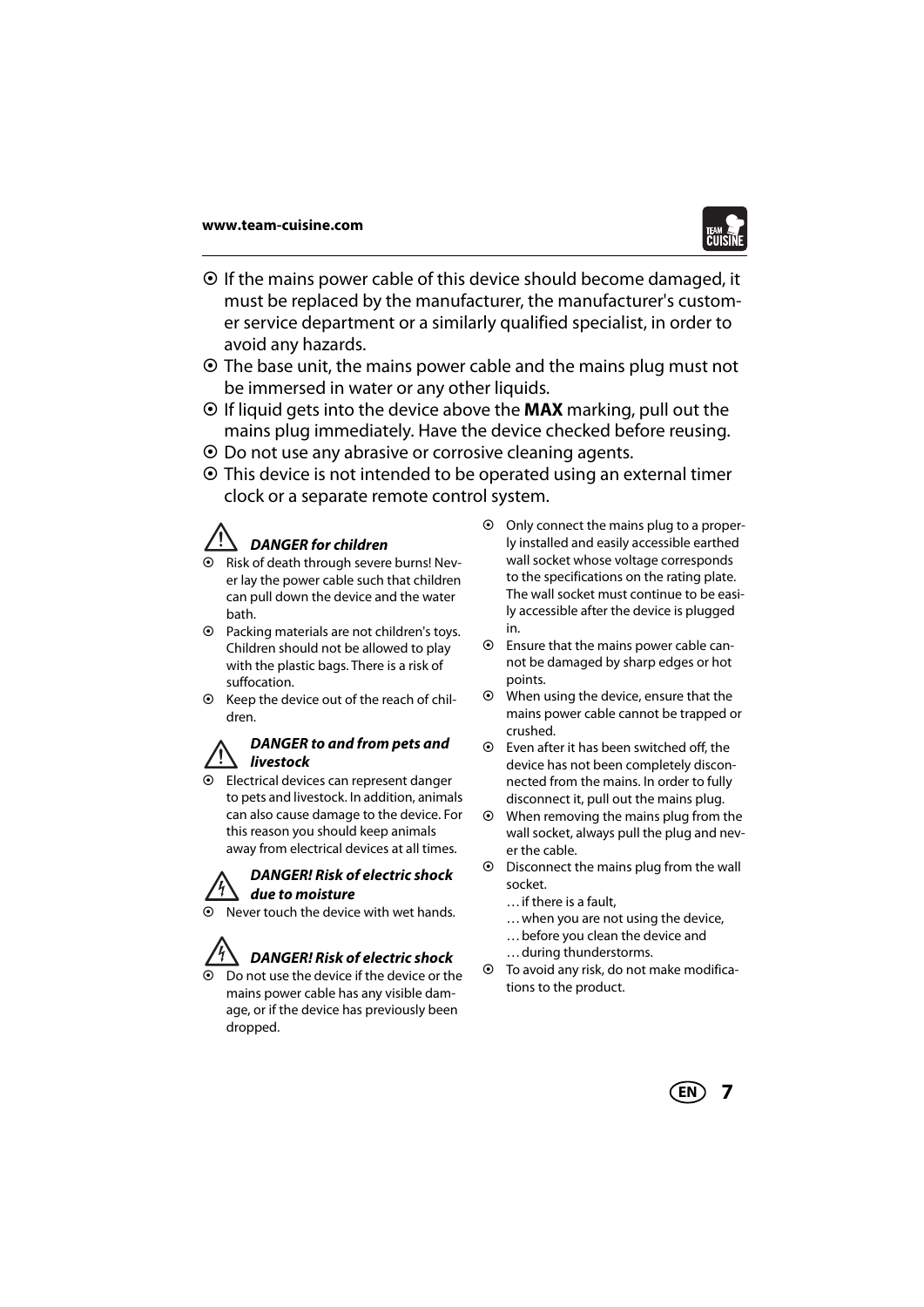

# *FIRE HAZARD*

 $\odot$  It is not necessary to constantly supervise during operation, but just to check regularly. This applies in particular when very long cooking times are set.

#### *DANGER! Risk of injury through*  へい *burning*

- ~ Only transport or empty the water bath when it has cooled down.
- $\odot$  Do not reach into the water with bare hands when you place the bag into or remove it from the water bath.
- ~ Wait for the device to cool down before cleaning.

#### *WARNING! Risk of material damage*

- $\odot$  Ensure that the water level does not fall below the **MIN** marking. If this happens, the device will switch off to avoid overheating.
- $\odot$  Only place completely sealed foods into the water bath. If water gets in, it would have a negative effect on the food, and could spoil it.
- ~ Never place or lay the device on hot surfaces (e.g. hot plates) or near heat sources or open fire.

# **4. Items supplied**

1 sous-vide stick 1 copy of the user instructions

### *Before using for the first time*

- Remove all packing material.
- Check that the device is undamaged.

# **5. The sous-vide cooking method**

### *5.1 What is sous-vide?*

The dream of every hobby cook: a steak that is pink and juicy on the inside, crispy on the outside. But unfortunately it does not always work using conventional methods, or it requires exact timing. Sous-vide makes cooking easier, and almost always yields perfect results.

In principle, sous-vide is nothing more than the slow cooking of vacuum-sealed food. On the one hand, sous-vide is a very simple method for achieving excellent results when preparing food. On the other hand, sous-vide is a clear rejection of the "always-in-a-rush" attitude of our age.

Professional cooks have been using this method for many years. With the new sous-vide stick, this cooking method is now also affordable and easy to use for hobby cooks at home.

### *5.2 Advantages of sous-vide*

- By precisely setting and maintaining the temperature of the water bath, the cooking process is directly matched to the structure and characteristics of the food.
- Large quantities can easily be prepared. The final preparation can then take place very quickly (e.g. briefly searing steaks).
- It is not a case of "every second counts". The core temperature of the food being cooked can never rise higher than the water temperature. This cooking method therefore forgives small deviations in terms of temperature and timing.
- You have perfect control over the aroma and the texture of the food.
- The vacuum-sealing process ensures that the food loses neither aroma nor fluids. This means that fish and meat remain de-

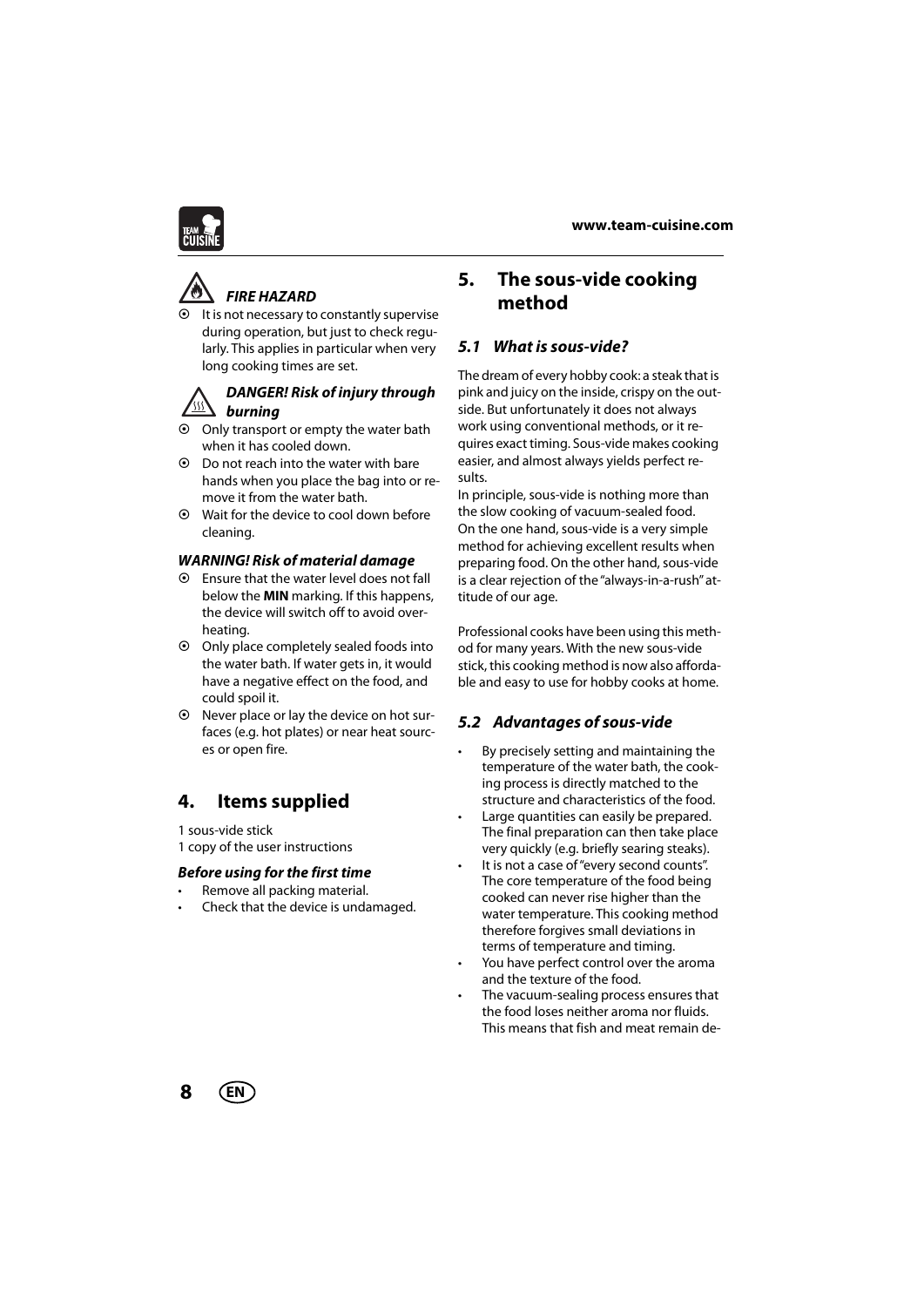liciously juicy at all times, and do not become dry.

• The vacuum-sealing process causes marinades to penetrate deeper and more intensively into the food. You will experience an entirely new intensity of marinated food.

### *5.3 Things to remember with sousvide*

- Sous-vide cooking is a slow-cooking method. Take the extended time in the water bath into consideration when planning the individual cooking stages.
- The device works in two phases: in phase 1, the water bath is heated to the set temperature. In phase 2, the temperature is kept steady and the vacuum-packed food cooks slowly in the water bath.
- If you wish to shorten the heating time (phase 1), fill the pot with warm water. The water should not be hotter than the desired cooking temperature, however.
- For the correct temperature and cooking time settings, you can find guideline values in the cooking table (see "Cooking table" on page 37).
- Only vacuum-packed food must be placed in the water bath.
- Because the food is not boiled or welldone, great emphasis must be placed on hygiene. All parts that come into contact with raw or semi-raw food must immediately be cleaned, in order to avoid transmission of bacteria to other kitchen utensils.
- After cooking, the food must be eaten immediately, processed further, or must be cooled down inside the vacuum bag using iced water and then stored in the 0°C section of the refrigerator.
- Ensure that you use high-quality bags that are heat and cold-resistant. On the packaging of the vacuum bags, you can find the temperature specifications for which the bag is designed.
- Before placing the food to be cooked into the water, ensure that the bag is tightly sealed. If water gets inside, it would spoil the food or make it taste watery and flavourless.
- The food to be cooked must always be completely covered with water. If it floats, place a plate on the food to be cooked.
- Ensure that the individual vacuum bags are completely surrounded by water.
- Frozen food must be thawed before cooking. Quick thawing in the water bath damages the structure of the food. Furthermore, it is almost impossible to define a cooking time for frozen food.

### *5.4 Required accessories*

Sous-vide is not possible without vacuumpacked food.

The following accessories are not included with the items supplied, but are required:

- Vacuum-sealing device
- Cold and heat-resistant vacuum bags
- A sufficiently large pot for the water bath (volume approx. 6 - 15 litres).

### *5.5 Recommended accessories*

During longer periods of cooking in an open pot, the hot water evaporates. This means energy is lost and the water level can fall below the **MIN** marking **6**.

In order to reduce the evaporation of hot water, we recommend the use of insulating balls that float on the surface of the water bath. You can order these.







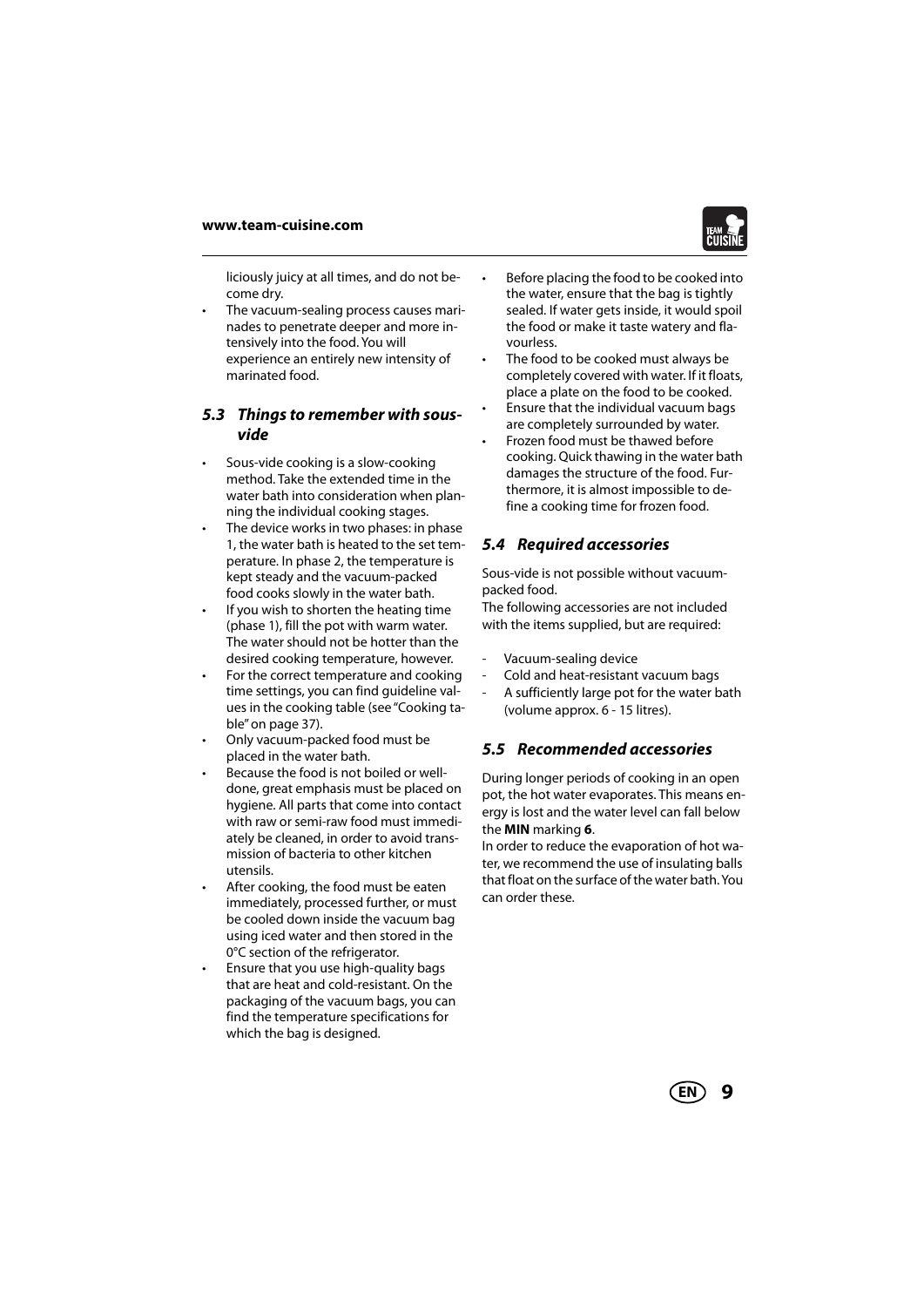

# **6. Operating the device**

# **DANGER! Risk of electric shock!**

- ~ Do not insert the mains plug **1** into a wall socket until the sous-vide stick is securely attached, and the water level is between the **MIN 6** and **MAX 7** markings.
- ~ Only connect the mains plug **1** to a properly installed and easily accessible wall socket whose voltage corresponds to the specifications on the rating plate. The wall socket must still be easily accessible after connection.
- $\odot$  If liquid gets into the device above the **MAX** marking **7**, pull out the mains plug **1** immediately. Have the device checked before reusing.

### *6.1 Preparing the water bath*

# **DANGER for children**

- ~ Risk of death through severe burns! Never lay the power cable **1** such that children can pull down the device and the water bath.
- 1. Place the pot on a level, non-slip surface that is not sensitive to water or heat. A suitable wall socket should be nearby.
- 2. **Figure A:** attach the sous-vide stick to the edge of the pot using the clamp **3**. The plastic foot **5** may rest on the bottom of the pot.
- 3. **Figure B:** fill the pot with warm tap water, at least up to the **MIN** marking **6** on the sous-vide stick and not further than the **MAX** marking **7**. Remember that the water level will rise later when the vacuum bags are inserted.

4. Connect the mains plug **1** with the wall socket. You will hear a beep and all displays will briefly light up. The LED **10** and the button **13** will then be lit red.

### *6.2 Making settings*

- 1. Press the button **13**. The display shows the temperature that is set. The button **14** flashes.
- 2. Use the buttons  $\bigoplus$  **16** and  $\bigoplus$  **15** to set the desired temperature between 0 °C (C 0.0) and 90 °C (C 90.0).
	- Each time the buttons are pressed, the temperature changes in increments of 0.5 degrees.
	- Hold the button down to change the setting quickly.
- 3. Press the button **14** briefly to set the cooking time. The display **12** shows the time that is set. The hours flash.
- 4. Use the buttons  $\oplus$  **16** and  $\ominus$  **15** to set the number of hours between 00 and 99.
- 5. Press the button **14** briefly to set the minutes. The minutes flash.
- 6. Use the buttons  $\oplus$  **16** and  $\ominus$  **15** to set the number of minutes between 00 and 59.

**NOTE:** if the program has already been started, you can open the setting mode by holding down the button **14** for approx. 3 seconds. Press the  $\ddot{\otimes}$  button briefly to switch between the various settings: temperature, hours, minutes.

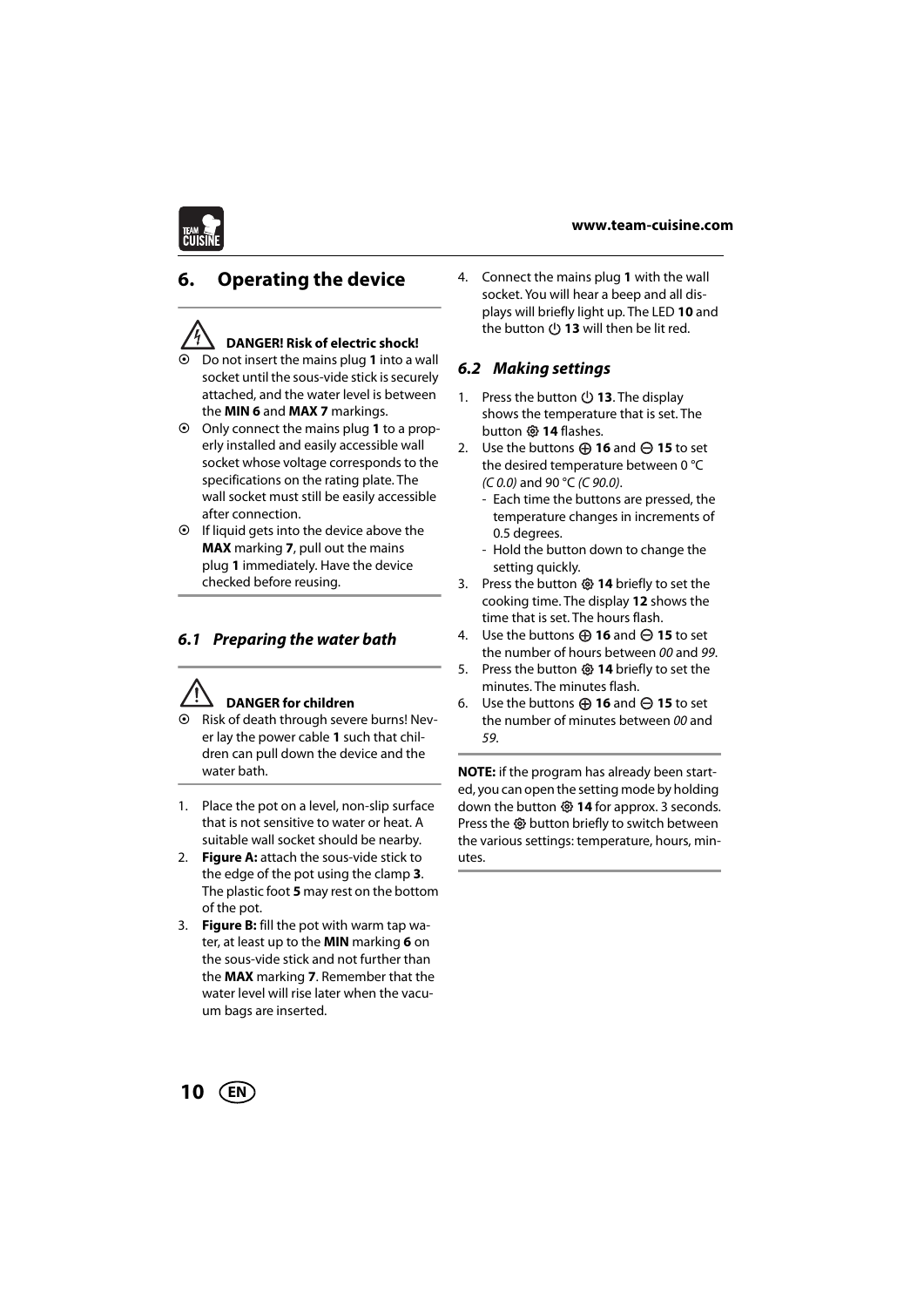

### *6.3 Phase 1: heating up*

1. Briefly press the button **13** to start the program. The LED **10** and the  $\bigcirc$  button are lit blue. The device begins to heat up and circulate the water. The display **12** shows the temperature actually measured, and counts upwards in increments of 0.1 degrees. (Phase 1)

**NOTE:** if the temperature actually measured is higher than the set temperature, add small portions of cold water. This can accelerate the cooling process.

2. Phase 1 (heating time) is complete once the water bath has reached the set temperature.

### *6.4 Phase 2: Sous-vide cooking*

Phase 2 begins automatically as soon as phase 1 is complete. You will hear two beeps, and the LED **10** will flash blue.

The display **12** will show the following two displays, alternating approx. every 5 seconds:

- The set cooking time is counting down.
- The current measured temperature is displayed.
- 1. As soon as you hear these two beeps and the LED **10** flashes blue, place the vacuum bags into the water bath. Ensure that the water level does not rise above the marking **MAX 7**. If necessary, scoop out water with a cup.
- 2. Do not overfill the water bath. The vacuum bags must be surrounded by water on all sides.

**NOTE:** if bags are pressed firmly against one another, the cooking time becomes longer and impossible to calculate.

- 3. The bags should be underwater. If they float on the surface, cover them e.g. with a plate.
- 4. During long cooking times, water evaporates from the water bath. You should therefore check from time to time to ensure that the water level does not fall below the **MIN** marking **6**. If necessary, top it up using a cup with small portions of warm water.

#### **NOTES:**

- When topping up the water, ensure that no larger temperature fluctuations take place. Avoid cold water and large portions.
- If the water level falls below the **MIN** marking **6**, you will hear 3 beeps and the device will switch itself off. This is a safety function, which protects against overheating. If this occurs, top up the water. You can then continue to use the device normally.
- 5. When the cooking time (phase 2) has expired, you will hear 3 beeps, and the display **12** will show End. The device switches to standby. The LED **10** and the **13** button are lit red.
- 6. Remove the vacuum bags from the water bath using appropriate kitchen utensils (e.g. kitchen or barbecue tongs).
- 7. Pull out the mains plug **1**.
- 8. Cut open the vacuum bag and remove the cooked food.
- 9. Depending on the type of cooked food, it can either be served immediately, or may need to be processed further (e.g. quickly seared) before being served.

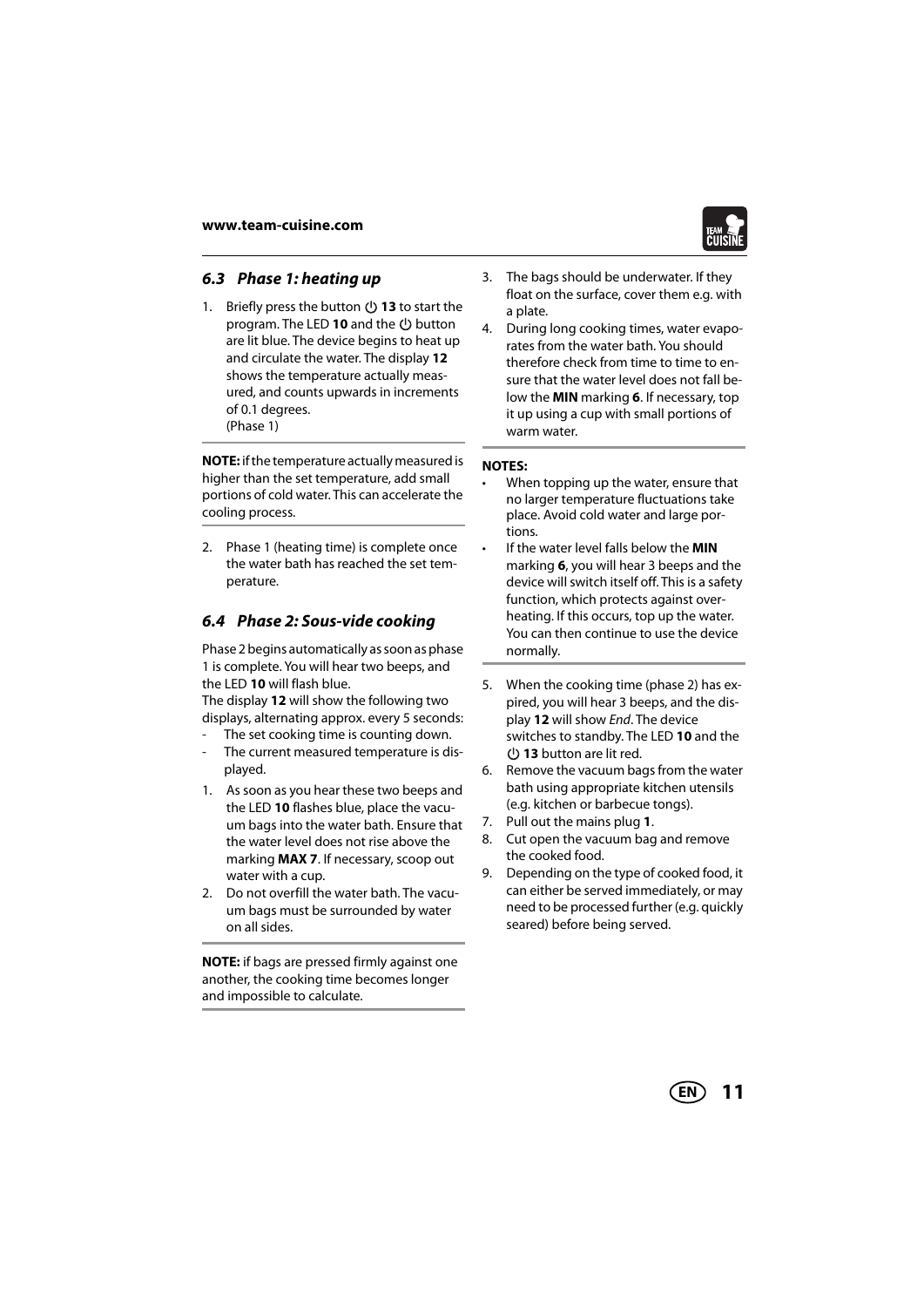

# **7. Tips and tricks**

### *7.1 Suitable food for sous-vide*

Meat is particularly suitable for the sous-vide method, which absolutely includes second choice cuts. The long cooking time and a corresponding marinade mean that even less choice cuts become soft as butter.

But this method is also suitable for fish and hard vegetables, eggs and hard fruit.

The full range of possibilities can be found in a sous-vide cookbook, which you can obtain e.g. in a specialist book shop.

### *7.2 Unsuitable food for sous-vide*

- The following foods are not suitable at all for the sous-vide method: cabbage, leek, chard, spinach, and green vegetables that easily overcook, such as cauliflower, Brussels sprouts, or broccoli.
- Green vegetables emit sulphurous gases, which cannot escape during this process, and which therefore have a negative effect on the taste.

### *7.3 Reverse cooking*

• You can also sear meat at the start of the process. You can then add the desired spices or a marinade, and then vacuumseal it. After sous-vide cooking, the meat can then be served immediately. This method is most suitable for roasting cuts.

### *7.4 Tips*

- Marinating: the combination of vacuumpacking with marinade and slow cooking in the water bath offers very intense taste experiences.
- First test using the sous-vide method using your usual seasoning process on small pieces of food. The spices may react differently during the vacuum-sealing process. Salt and garlic in particular are perceived more intensely, and generally need to be used more conservatively than with other cooking methods.
- Food to be marinated should be vacuumpacked with the marinade a day earlier and placed in the refrigerator. In the case of small pieces (e.g. small scallops), the marinating and vacuum-sealing can take place a few hours beforehand.
- Ensure that vacuum bags are not pressed together in the water bath. Wherever the bags are in continuous contact, the food has a different cooking temperature.
- The sous-vide stick is not a device for boiling water. It is therefore advisable for the water already to be at the desired temperature when poured into the water container. You can thus avoid extended waiting times when heating the water.
- Ensure that the water is not hotter than the desired temperature, as this could falsify the results.

 $12<sup>7</sup>$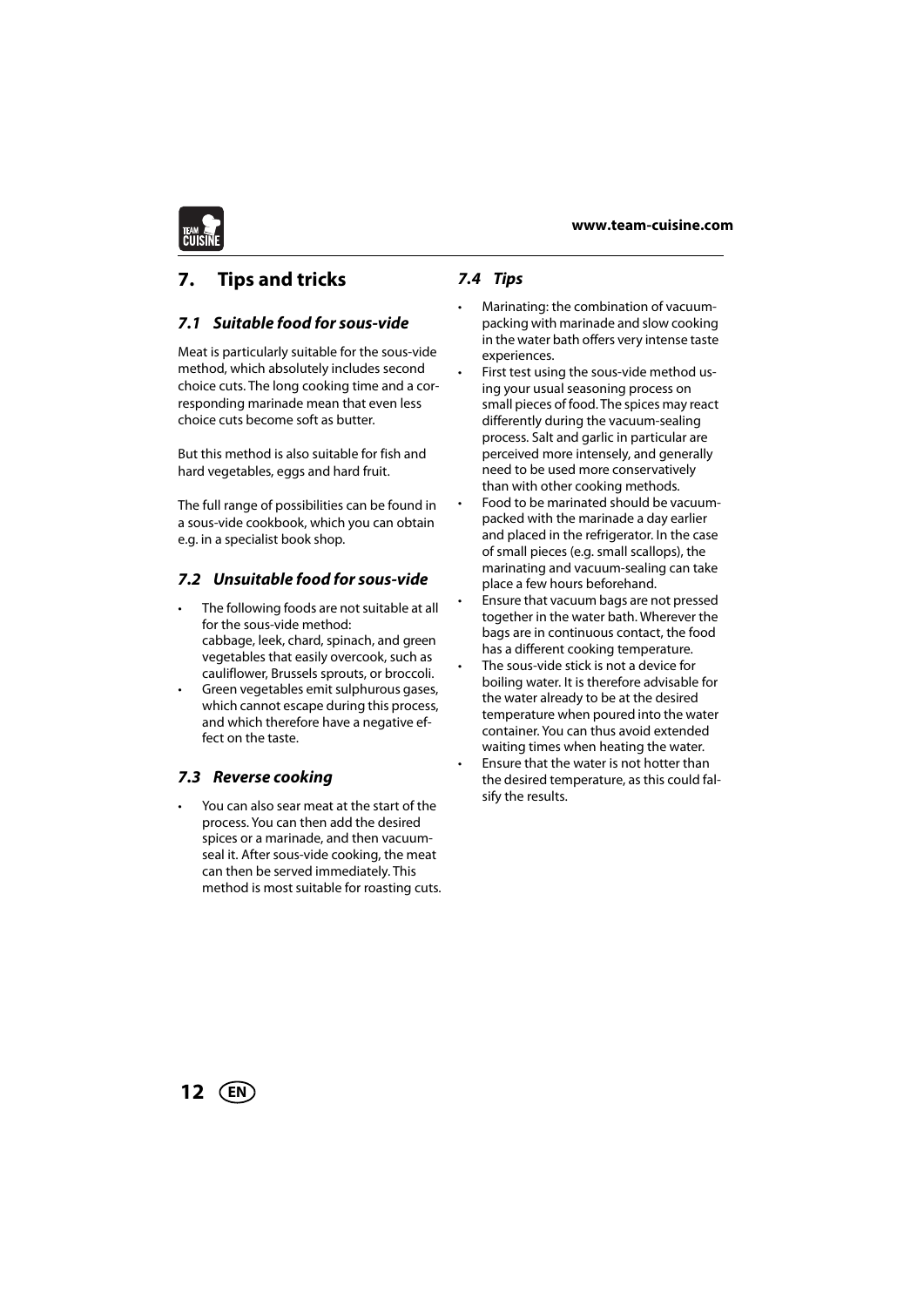

# **8. Cooking times and recipes**

### *8.1 Cooking meat to the core temperature*

The following table shows how done a piece of meat is when the specified core temperature has been reached. This does not change, even after longer periods in the water bath, because the core temperature in the food can never rise higher than the set water temperature.

The core temperature is the temperature in the centre of the food.

#### *Table for beef, pork, lamb and game*

Bear in mind that it is only safe to eat poultry when it is completely cooked through, in order to avoid the risk of salmonella infection.

| Core tempera-<br>ture | <b>Cooking level</b>                                |
|-----------------------|-----------------------------------------------------|
| 49 $\degree$ C        | blue - almost raw                                   |
| 52 °C - 55 °C         | -rare/bloody - narrow mar<br>gin is cooked          |
| 55 °C - 60 °C         | medium rare - a thick pro-<br>portion is still pink |
| 60 °C - 65 °C         | medium - pink inside                                |
| 65.5 °C - 68 °C       | medium well - almost<br>cooked through              |
| 68 °C - 71 °C         | well done - fully cooked<br>through                 |

### *8.2 Cooking table*

The times indicated in the following table are guidelines. The actual cooking time depends on:

- the size and freshness of the food;
- the quality and properties of the product;
- for meat: the breed of animal:
- the filling volume and shape (flat or round) of the vacuum bag;
- personal preferences (steak medium or well done; vegetables firm or soft);
- The specifications are valid for one vacuum bag.

#### **NOTES:**

- Ensure that all pieces are approximately equal in size/thickness.
- Prepare the vegetables by cutting off stems and cutting large vegetables into pieces of equal size.
- Poultry in particular must be fully cooked through in order to avoid the risk of salmonella infection. Poultry should ideally be seared briefly before serving.

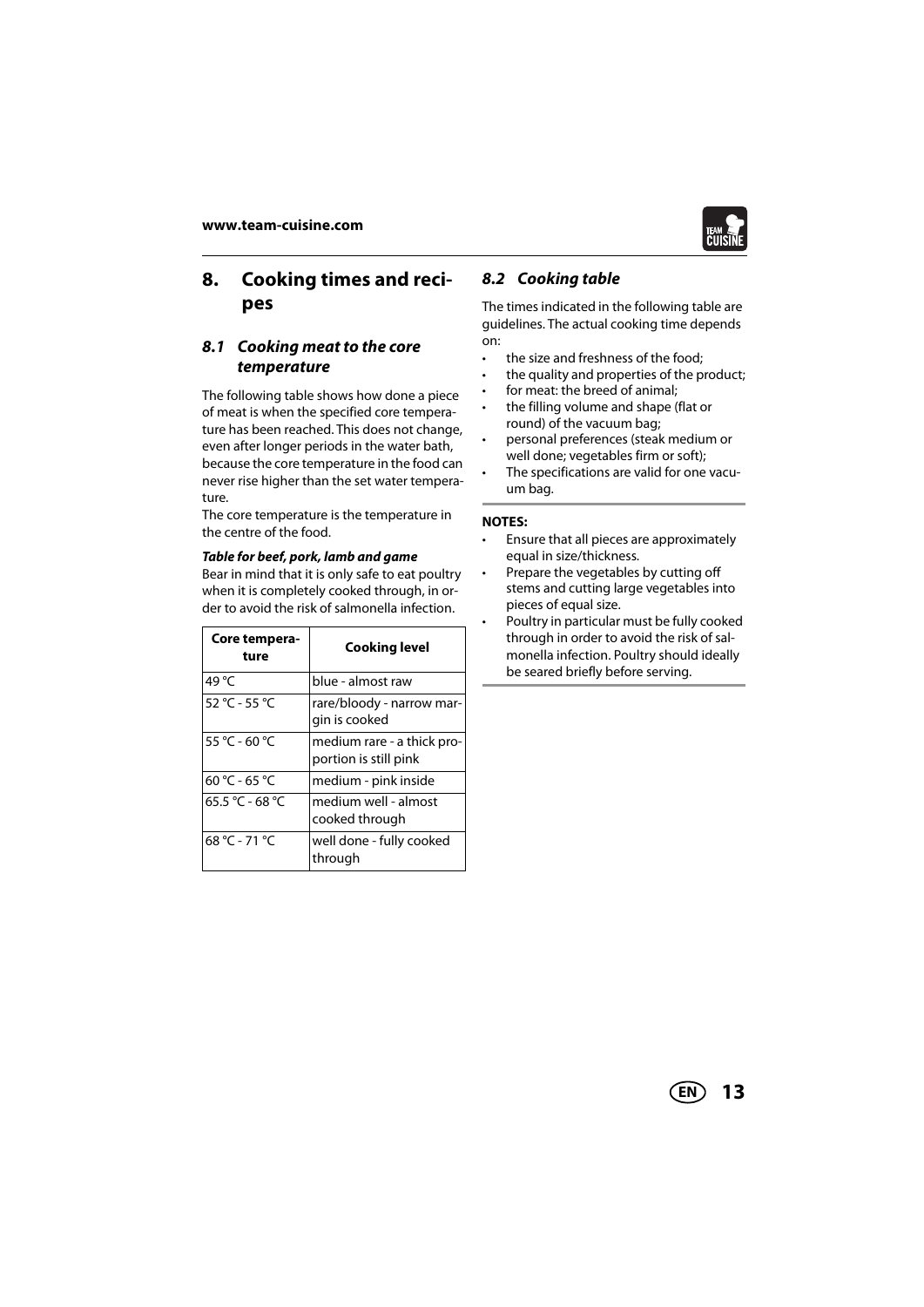

| Food to be<br>cooked                         | <b>Cooking level</b>                                | Thickness/<br>weight | <b>Temperature</b><br>of water bath | <b>Cooking time in</b><br>water bath |
|----------------------------------------------|-----------------------------------------------------|----------------------|-------------------------------------|--------------------------------------|
| <b>Beef</b>                                  | medium rare                                         | $30 \, \text{mm}$    | 56 °C                               | 50 min                               |
| fillet, steak                                | medium rare                                         | 40 mm                | 56 °C                               | 75 min                               |
| <b>Beef</b><br>Roast beef                    | medium                                              | Strip<br>60 mm       | 56 °C                               | 6 hours                              |
| <b>Beef</b><br>Flank steak                   | medium                                              |                      | 57 °C                               | 12 hours                             |
| Pork                                         | well done                                           | 30 mm                | 60 °C                               | 2 hours                              |
| fillet                                       | well done                                           | 40 mm                | 60 °C                               | 2.5 hours                            |
| Pork neck                                    | well done                                           | 700 g                | 68 °C                               | 24 hours                             |
| Rack of lamb                                 | medium                                              | 10-15 mm             | 56 °C                               | 45 min                               |
| Chicken breast                               | well done                                           | 20 - 25 mm           | 72 °C                               | 2 hours                              |
| Turkey breast                                | well done                                           | $15 - 30$ mm         | 72 °C                               | 2 hours                              |
| Duck breast                                  | well done                                           | 15 - 25 mm           | 72 °C                               | 3 hours                              |
| Goose breast                                 | well done                                           | 20 mm                | 80 °C                               | 8 hours                              |
| Salmon                                       | tender                                              | 25 mm                | 45 °C                               | 20 min                               |
| Cod                                          | tender                                              | 25 mm                | 52 °C                               | 40 min                               |
| Ocean perch                                  | tender                                              | $25 \, \text{mm}$    | 47 °C                               | 20 min                               |
| Prawns                                       | done                                                | lined up             | 85 °C                               | 20 min                               |
| <b>Scallops</b>                              | firm                                                | 18 - 25 mm           | 47 °C                               | 30 min                               |
| Potatoes                                     | well done                                           | small,<br>halved     | 85 °C                               | 1 hour                               |
| Carrots                                      | somewhat firm                                       | approx.10<br>mm      | 85 °C                               | 40 min                               |
| green beans<br>(frozen prod-<br>uct, thawed) | somewhat firm                                       |                      | 82 °C                               | 30 min                               |
| Asparagus                                    | firm                                                | lined up             | 82 °C                               | $25$ min                             |
| Eggs in shell                                | Yolk thick<br>egg white almost en-<br>tirely liquid |                      | 62 °C                               | 1 hour                               |
| Eggs in shell                                | Yolk creamy<br>egg white more solid                 |                      | 66 °C                               | 1 hour                               |
| Eggs in shell                                | Yolk solid<br>egg white solid                       |                      | 75 °C                               | 1 hour                               |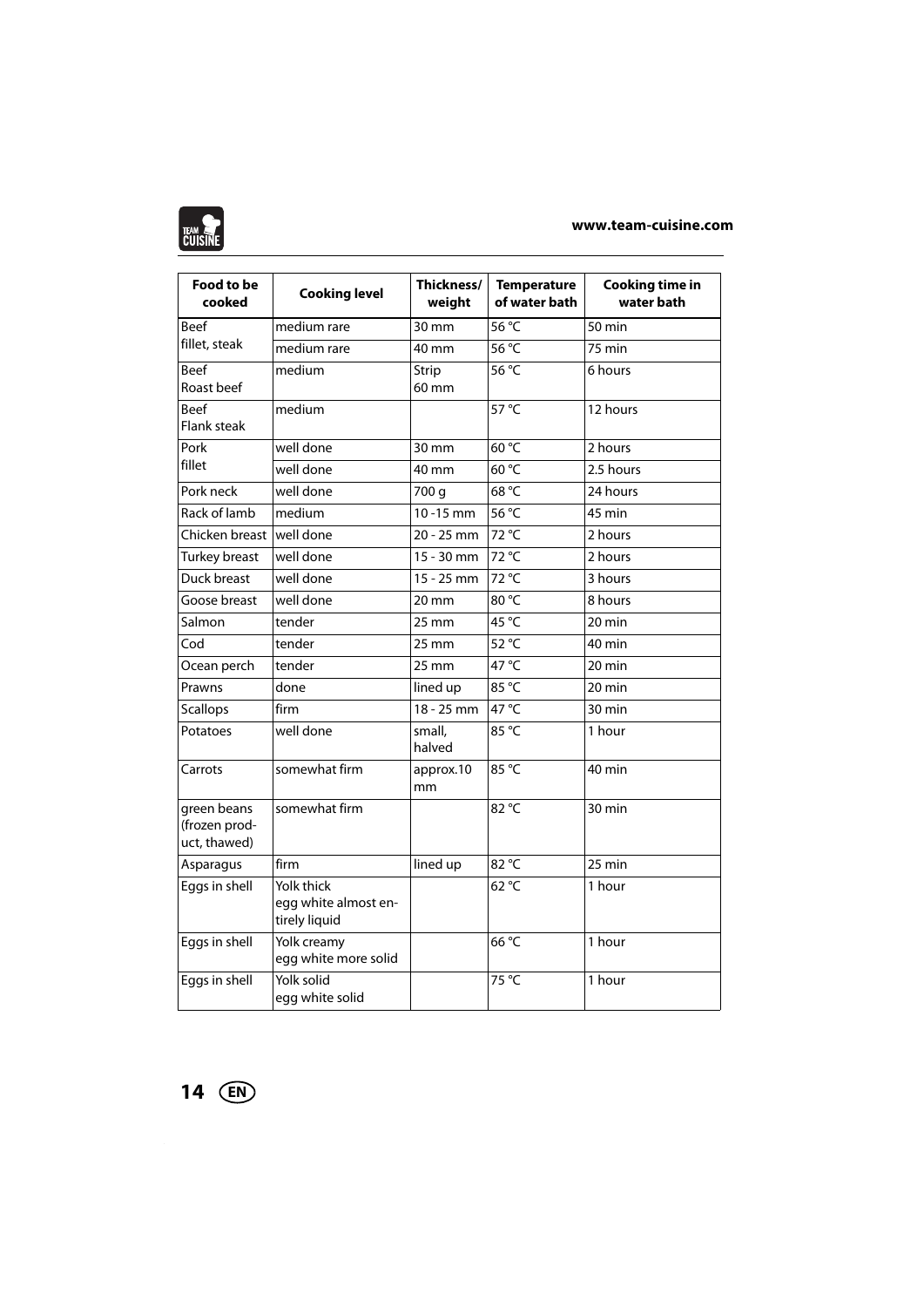### *8.3 Recipes*

Please find the cooking times in the table or in your sous-vide cookbook.

### *Beef tenderloin*

- 1. Season the meat with a little salt.
- 2. Vacuum-seal the meat.
- 3. Place the bag into the water bath.
- 4. At the end of the program, remove the meat from the bag and dab it dry with a paper towel.
- 5. Heat butter or oil in a pan, and sear the fillet briefly on both sides. During searing, season to taste. Add coarse black pepper only at the end of the frying process.

#### *Roast beef*

- 1. Season the meat with a little salt.
- 2. Vacuum-seal the meat.
- 3. Place the bag into the water bath.
- 4. At the end of the program, remove the meat from the bag and dab it dry with a paper towel.
- 5. Heat butter or oil in a pan, and sear the roast beef briefly on two sides or on all sides. During searing, season to taste. Add coarse black pepper only at the end of the frying process.

#### *This goes particularly well:*

- fried potatoes
- tartar sauce

#### *Rack of lamb*

- 1. Press 1-2 cloves of garlic into a little olive oil.
- 2. Add a little salt and pepper to the oil and mix it all with a fork.
- 3. Drag the rack of lamb through the oil, and place the cutlets individually or next to one another in the vacuum bag.
- 4. Vacuum-seal the meat.
- 5. Place the vacuum-sealed meat in the refrigerator for approx. 12 hours.
- 6. Place the bag into the water bath.
- 7. At the end of the program, remove the meat from the bag and dab it dry with a paper towel.
- 8. Heat olive oil in a pan and sear the lamb cutlets briefly from both sides, so that they take on a nice colour.

#### *This goes particularly well:*

- Herb crust (follow-up process in the ov $an)$
- hot tomatoes
- fried courgette slices

#### *Mediterranean chicken breast*

- 1. Take one medium-sized tomato and several slices of courgette per vacuum bag. Cut the tomatoes into small cubes, and the courgette into thin slices.
- 2. Press one clove of garlic.
- 3. Mix the tomatoes with the courgette and the garlic, add a table spoon of olive oil, and mix it all with a fork.
- 4. Salt and pepper the chicken breasts, and then very briefly and fiercely sear them in an oiled pan.
- 5. Place the chicken breasts individually into the vacuum bag and then add the vegetables to the chicken breast.
- 6. Vacuum-seal the meat.
- 7. Place the bag into the water bath.
- 8. At the end of the program, remove the meat and vegetables from the bag, and place it directly onto the plate.

#### *This goes particularly well:*

- fresh baguette
- pasta

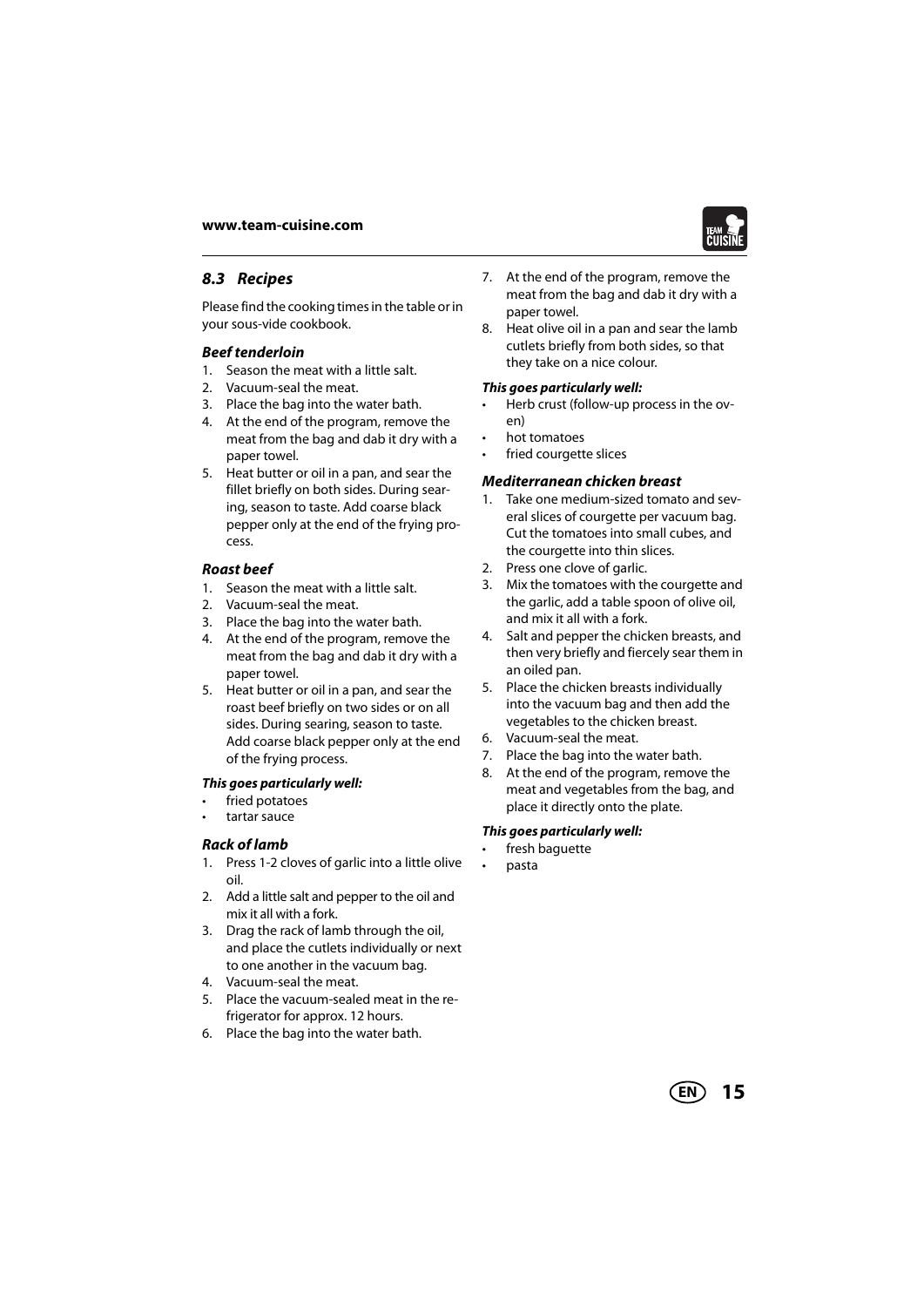

#### *Asparagus*

- 1. Peel and wash the asparagus.
- 2. Cut off the bottom ends.
- 3. Salt the asparagus stems.
- 4. Place the asparagus stems next to one another in the vacuum bag.
- 5. Use a knife to spread a little butter on the asparagus.
- 6. Vacuum-seal the asparagus.
- 7. Place the bag into the water bath.

#### *This goes particularly well:*

- baby potatoes
- raw ham or a Wiener Schnitzel
- grilled salmon fillet

#### *Carrots for antipasti*

- 1. Peel and wash the carrots.
- 2. Cut off the bottom ends and then cut the carrots into slices.
- 3. Pour a little olive oil into a bowl.
- 4. Press 1-2 cloves of garlic into the oil.
- 5. Add a teaspoon of rosemary, a little fennel and a pinch of salt and pepper to the oil.
- 6. Stir all ingredients into the oil with a fork.
- 7. Place the carrot slices into the vacuum bag.
- 8. Pour the oil into the vacuum bag.
- 9. Vacuum-seal the carrots.
- 10. Leave the bag(s) in the refrigerator overnight.
- 11. Place the bag into the water bath.
- 12. Pour the carrots into a bowl. They can be enjoyed hot or cold.

#### *This goes particularly well:*

Other antipasti such as marinated olives, courgette etc.

#### *Salmon*

- 1. Wash the salmon and then dab it dry. If the fish still has its skin, leave it on. It will hold the fish together later, and can be deliciously fried on.
- 2. Cut one to two slices off a lemon.
- 3. Repeatedly stab a fork into the pulp of the lemon.
- 4. Place the salmon, the slices of lemon, and 1-2 leaves of sage into the vacuum bag.
- 5. Vacuum-seal the salmon.
- 6. Place the bag into the water bath.
- 7. After the end of the program, carefully remove the salmon from the bag, using a spatula (fish slice) if possible.
- 8. Dab the salmon dry using paper towel.
- 9. Heat butter or oil in a pan, and sear the salmon briefly on both sides. During searing, season to taste.

#### *This goes particularly well:*

- Asparagus, green vegetables
- **Potatoes**
- Horseradish sauce

#### *Tuna (semi-raw)*

- 1. Wash the tuna and then dab it dry. If the fish still has its skin, leave it on. It will hold the fish together later, and can be deliciously fried on.
- 2. Scatter a few grains of sea salt on the tuna.
- 3. Place the tuna into the vacuum bag.
- 4. Vacuum-seal the tuna.
- 5. Place the bag into the water bath.
- 6. After the end of the program, carefully remove the tuna from the bag, using a spatula (fish slice) if possible.
- 7. Dab the tuna dry using paper towel.
- 8. Heat butter or oil in a pan, and sear the tuna briefly on both sides. During searing, season to taste. Add coarse black pepper only at the end of the frying process.

#### *This goes particularly well:*

- Wasabi, soy sauce
- Rice
- Garlic bread

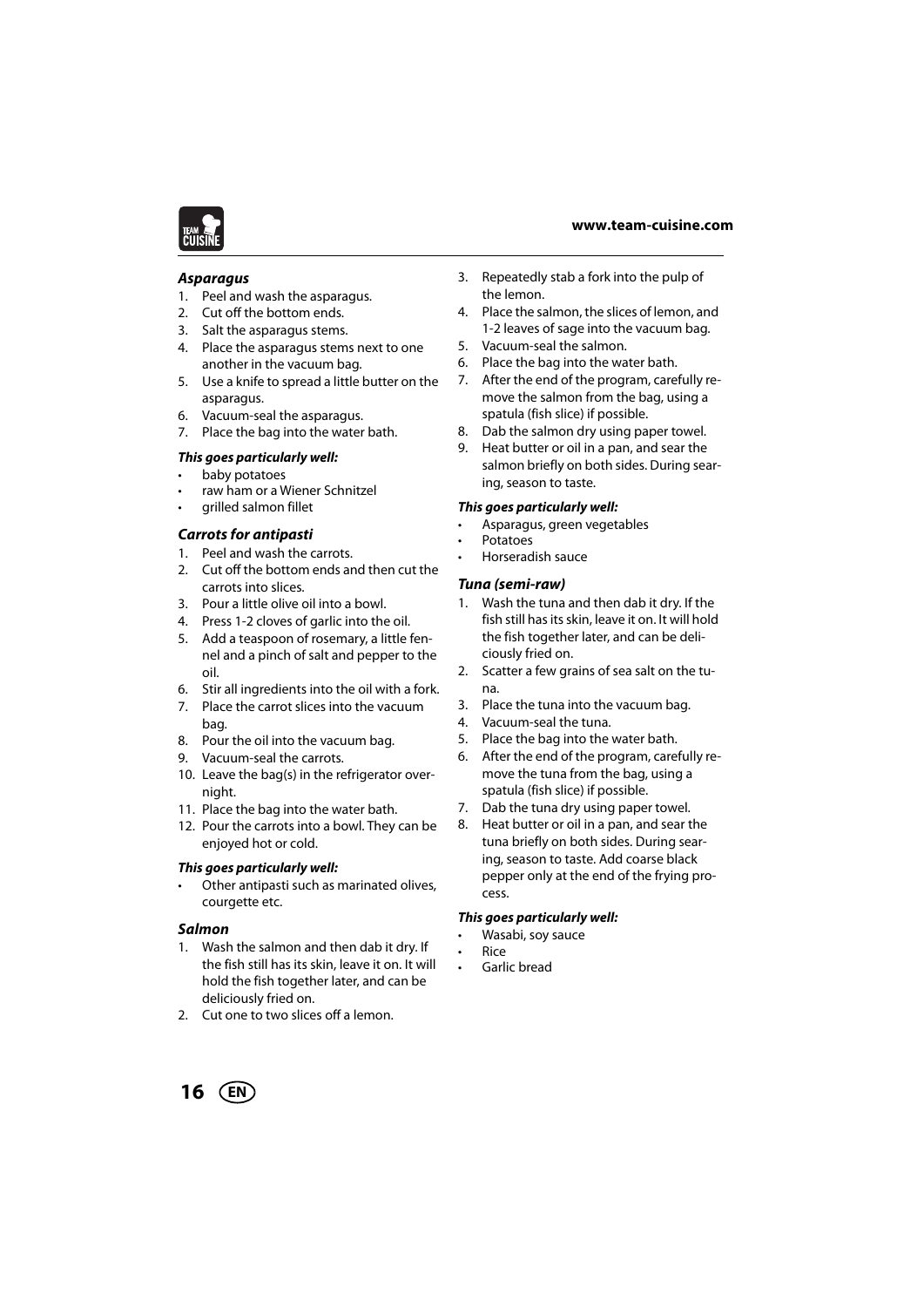

## **9. Cleaning, descaling and storage**

### *9.1 Cleaning*

**Clean the device prior to its first use!**



#### **DANGER! Risk of injury through burning/scalding!**

 $\odot$  Allow the device to cool down completely before you clean it or put it away.

### **DANGER! Risk of electric shock!**

 $\odot$  Prior to cleaning, disconnect the mains plug **1** of the device.

#### **DANGER! Risk of electric shock due to moisture!**

~ The base unit **2**, the power cable and the mains plug **1** must not be immersed in water or any other liquids.

#### **WARNING! Risk of material damage!**

- ~ Do not use any sharp or abrasive cleaning agents.
- Clean the device after every use.

#### *Cleaning the sous-vide stick*

- 1. Clean the sous-vide stick with a damp cloth.
- 2. Allow the device to dry completely (including the inside of the metal casing **4** and the plastic foot **5**) before you put it away.

#### *Cleaning kitchen utensils*

• All kitchen utensils (knives, forks, chopping boards) that come into contact with raw food must immediately be cleaned, ideally using hot, soapy water. Comply with any cleaning instructions for the kitchen utensils.

### *9.2 Descaling*

After some time, the cooking process will result in limescale being deposited in parts of the sous-vide stick (depending on the hardness of the water used). You should remove this at regular intervals, because otherwise the power consumption of the device will increase.

For the normal descaling process, you can leave the sous-vide stick assembled. In the case of stubborn limescale, you should first remove the metal casing (see "Removing and reattaching the metal casing (Figure C)" on page 42).

**NOTE:** comply with the dosing notes on the packaging of the citric acid. The dosing described here relates to pure, crystalline citric acid.

- 1. Prepare a solution using cold tap water and crystalline citric acid. Use approx. 2 - 3 tablespoons of citric acid for 1 litre of water.
- 2. Prepare a water bath using this solution (see "Preparing the water bath" on page 34). The water level should come to just below the **MAX** marking **7**.
- 3. Connect the mains plug **1** with a wall socket.
- 4. Set a temperature of 70 °C and a time of 20 minutes, and start the program (see "Making settings" on page 34).
- 5. When the program is complete, allow the water bath and the device to cool down.
- 6. Pour away the citric acid solution and rinse the pot and device thoroughly with cold water.
- 7. Allow the device to dry completely (including the inside of the metal casing **4** and the plastic foot **5**) before you put it away.

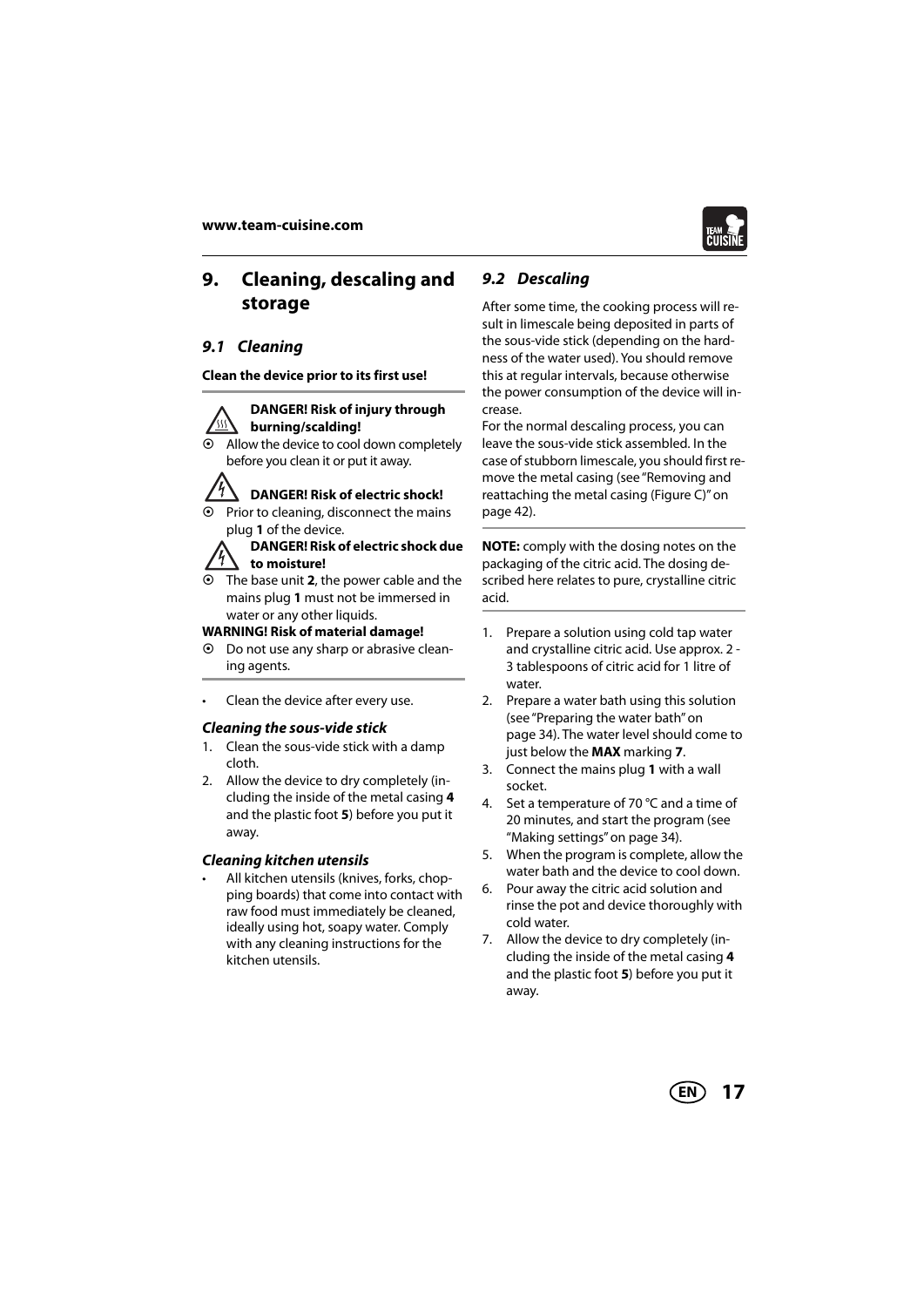

### *9.3 Removing and reattaching the metal casing (Figure C)*

The metal casing **4** can be removed ...

- … so that any stubborn limescale can be removed more easily or
- … if foreign objects or dirt have gotten inside the metal casing.
- 1. Hold down the clamp **3** in order to keep it open.
- 2. Rotate the metal casing **4** clockwise so that the arrow marking **8** points to the open lock symbol **9**. Carefully pull the metal casing off downwards.
- 3. You can now release the clamp **3** again.

**NOTE:** be careful not to damage the small propeller **17**.

- 4. Hold down the clamp **3** again in order to keep it open.
- 5. Replace the metal casing **4** so that the arrow marking **8** points to the open lock symbol **9**.
- 6. Rotate the metal casing **4** anticlockwise until the arrow marking **8** points to the closed lock symbol **9**.

### *9.4 Storage*

#### **WARNING! Risk of material damage!**

- $\odot$  Store the device protected against dust and dirt and out of the reach of children.
- Allow the device to dry completely (including the inside of the metal casing **4** and the plastic foot **5**) before you put it away.

# **10. Disposal**

This product is subject to the provisions of European Directive

2012/19/EC. The symbol showing a wheelie bin crossed through indicates that the product requires separate re-



fuse collection in the European Union. This applies to the product and all accessories marked with this symbol. Products marked as such may not be discarded with normal domestic waste, but must be taken to a collection point for recycling electrical and electronic devices. Recycling helps to reduce the consumption of raw materials and protect the environment. For information on disposal and the location of the nearest recycling centre, contact e.g. your City Cleaning Department or refer to the Yellow Pages.

### *Packaging*

When disposing of the packaging, make sure you comply with the environmental regulations applicable in your country.

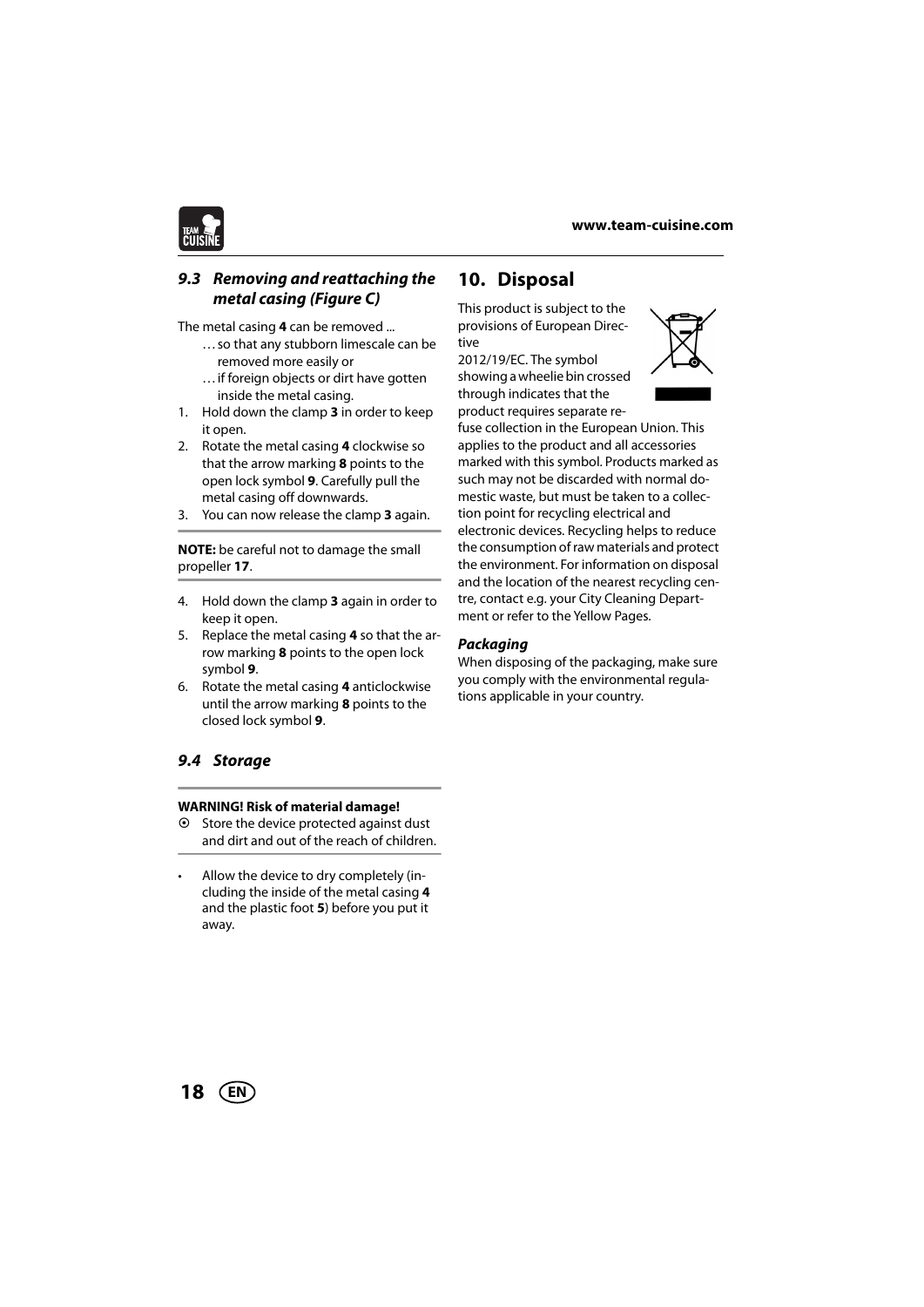

# **11. Troubleshooting**

If your device fails to function as required, please try this checklist first. Perhaps there is only a minor problem, and you can solve it yourself.



#### **DANGER! Risk of electric shock!**

~ Do not attempt to repair the device yourself under any circumstances.

| Fault                                                                              | <b>Possible causes/Action</b>                                                                                                                                    |
|------------------------------------------------------------------------------------|------------------------------------------------------------------------------------------------------------------------------------------------------------------|
| The device<br>switches itself<br>off before the<br>end of the set<br>cooking time. | Did the water level fall<br>below the <b>MIN</b> mark-<br>ing 6? Top up the wa-<br>ter.                                                                          |
| Frror code FF1<br>displayed.                                                       | Water level below the<br><b>MIN</b> marking <b>6</b> ? Top<br>up the water.<br>In all other cases: pull<br>out the mains plug and<br>have the device<br>checked. |

| Fault                                                 | <b>Possible causes/Action</b>                                                                                                                                                                                                                                                                                                                          |
|-------------------------------------------------------|--------------------------------------------------------------------------------------------------------------------------------------------------------------------------------------------------------------------------------------------------------------------------------------------------------------------------------------------------------|
| No function                                           | Has the device been<br>$\bullet$<br>connected to the pow-<br>er supply?<br>Is the device switched<br>on?                                                                                                                                                                                                                                               |
| Long heating<br>time (phase 1)                        | Did you fill with very<br>cold water? This ex-<br>tends the heating time<br>required.                                                                                                                                                                                                                                                                  |
| Food not yet<br>cooked after<br>the specified<br>time | Is the food significantly<br>thicker than described<br>in the recipe or the ta-<br>ble?<br>Were the vacuum bags<br>pressed tightly togeth-<br>er during the cooking<br>process?<br>Did you set the right<br>temperature?<br>Either vacuum-seal the<br>food again and return<br>it to the water bath, or<br>continue cooking it<br>with another method. |
| A great deal of<br>water in the<br>vacuum bag         | This indicates an error<br>$\bullet$<br>during the vacuum-<br>packing process. The<br>vacuum bag was not<br>properly closed.                                                                                                                                                                                                                           |

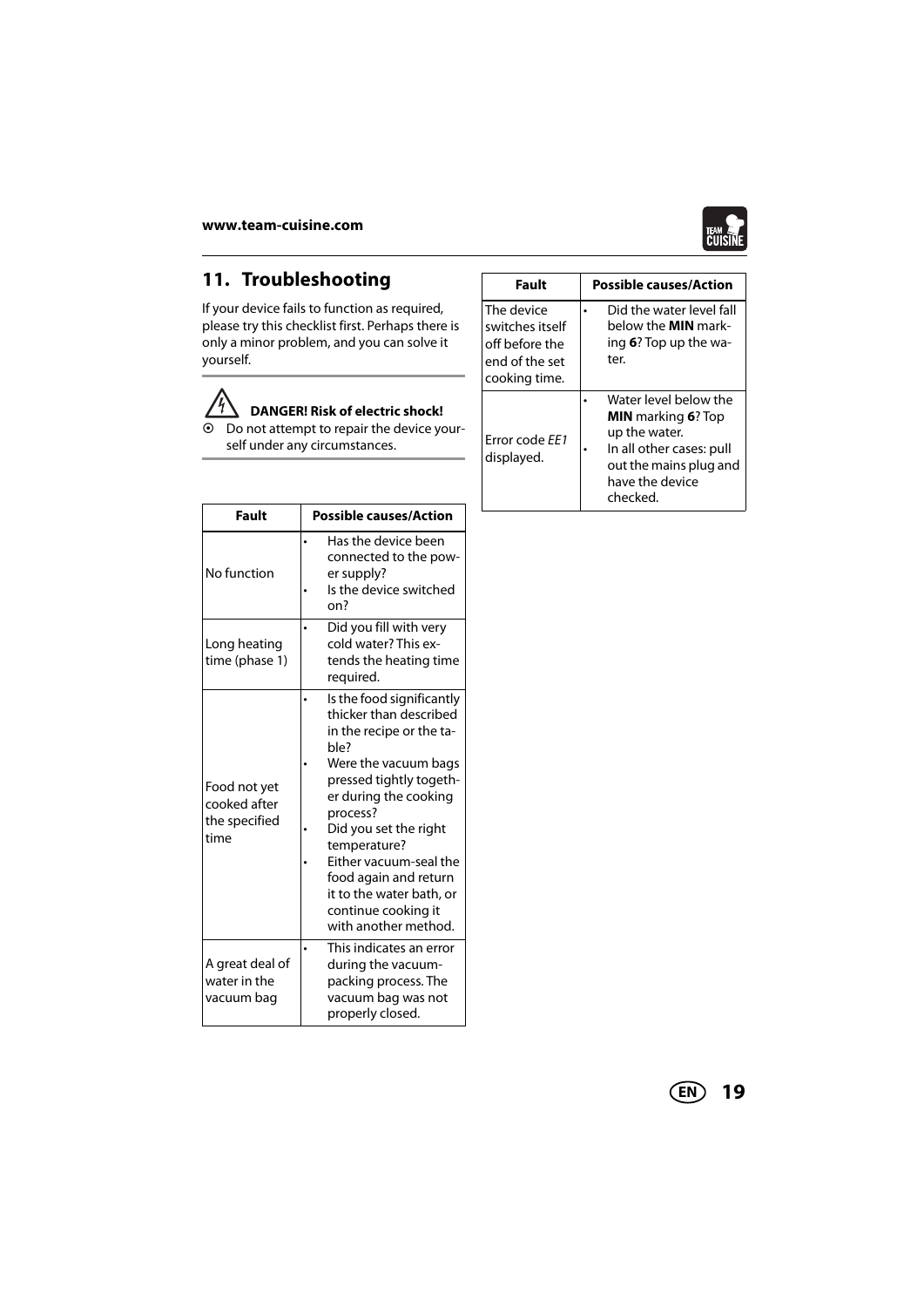

# **12. Technical specifications**

| Model:            | TC-002-001                                   |
|-------------------|----------------------------------------------|
| Mains voltage:    | $220 - 240$ V ~ 50 - 60 Hz                   |
| Protection class: |                                              |
| Protection type:  | IPX7                                         |
|                   | (protected against tem-<br>porary immersion) |
| Power rating:     | approx. 1000 W                               |
| Temperature       | $0^{\circ}$ C - 90 $^{\circ}$ C              |
| range:            | (adjustable in 0.5 °C incre-<br>ments)       |
| Heating time:     | 8 L from 24.4 °C to 60 °C in<br>25 min.      |
| Water circulation | approx. $8 L/m$ in.                          |

### *Symbols used*

| With the CE marking, Team-<br>Cuisine declares the conformity<br>with EU guidelines.                 |  |  |
|------------------------------------------------------------------------------------------------------|--|--|
| It is only permitted for devices with<br>this symbol to be operated indoors<br>(dry environment).    |  |  |
| This symbol reminds you to dis-<br>pose of the packaging in an envi-<br>ronmentally friendly manner. |  |  |
| Recyclable materials: cardboard<br>(except corrugated cardboard)                                     |  |  |

Subject to technical modification.

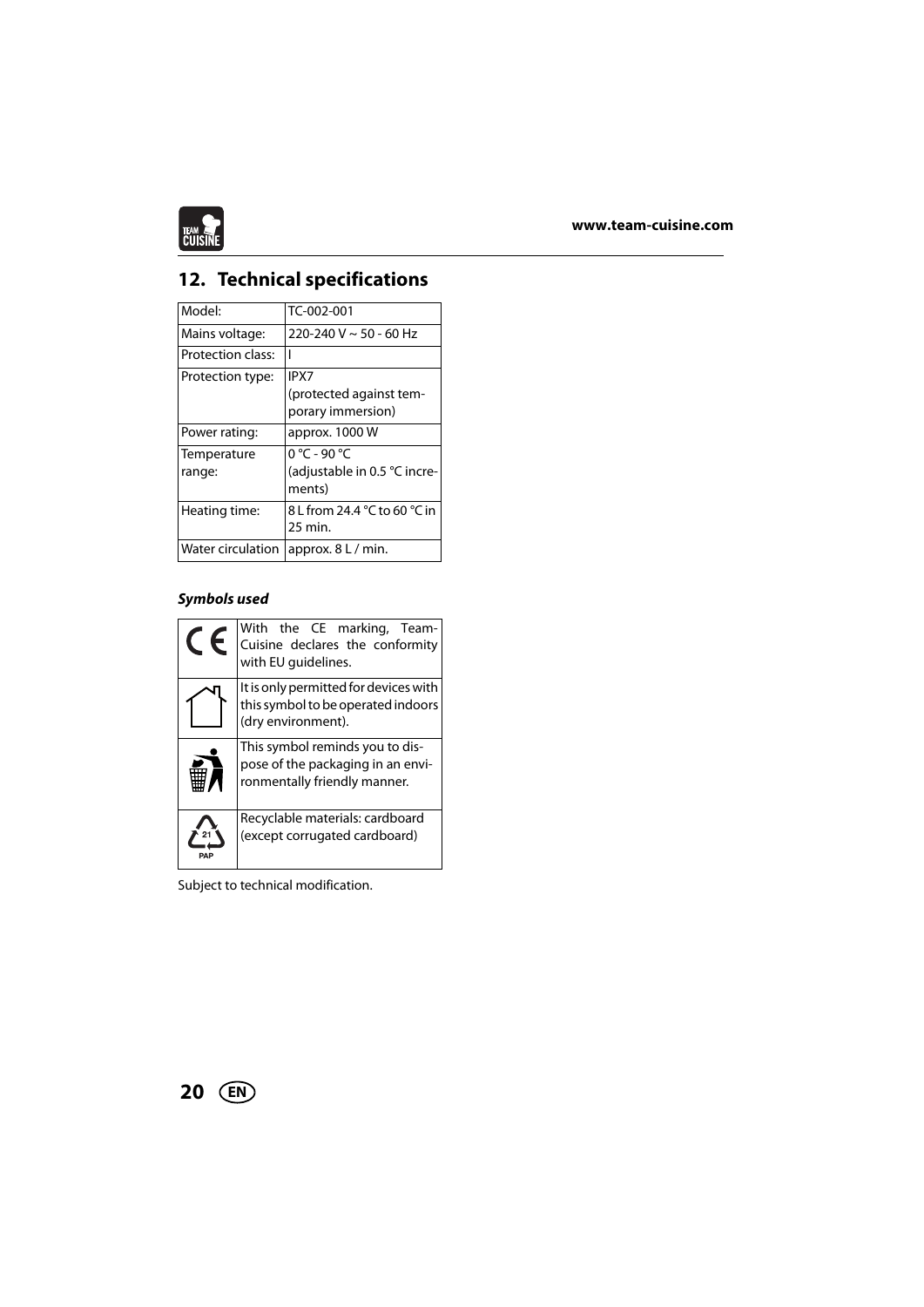